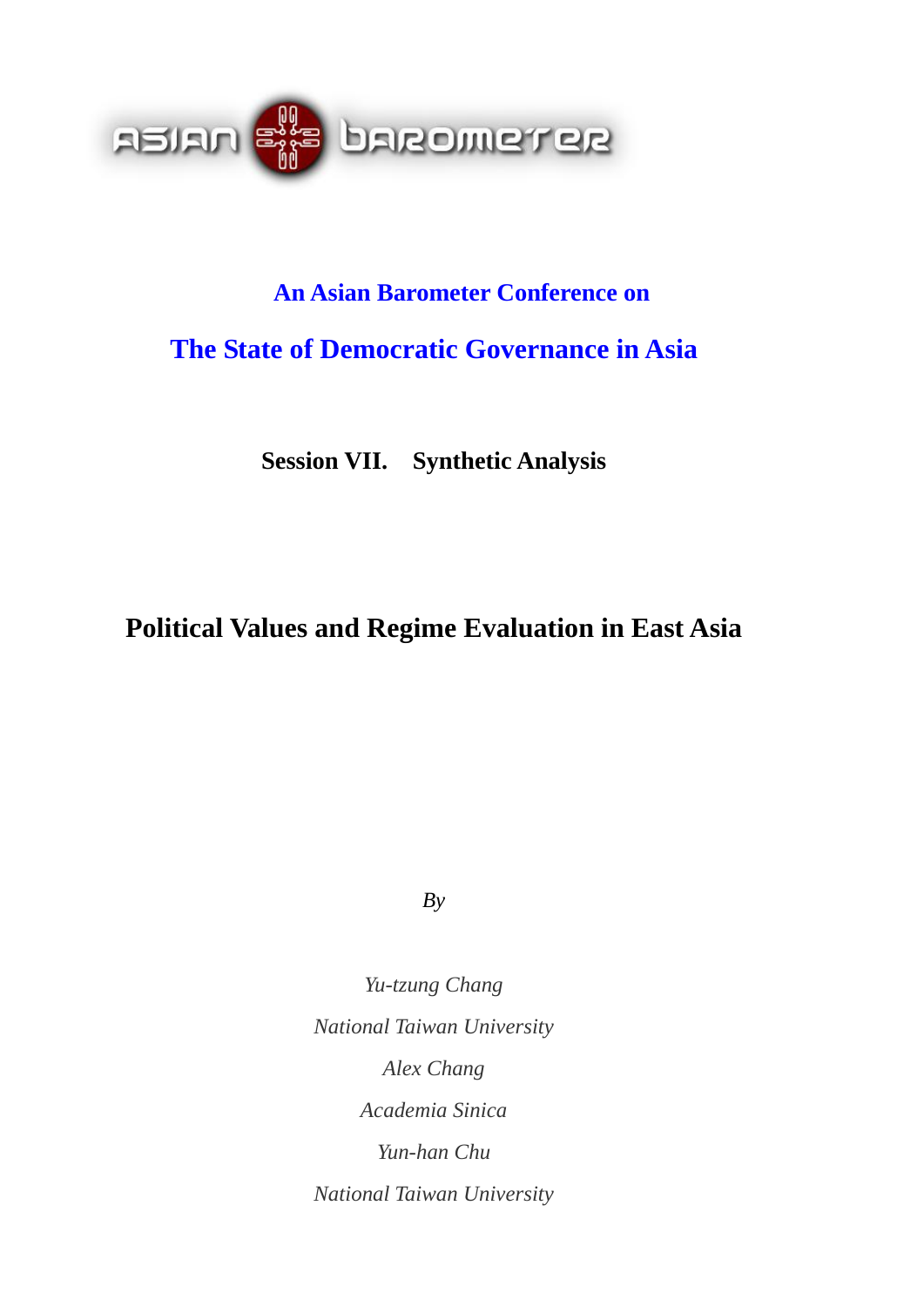# **Political Values and Regime Evaluation in East Asia**

Yu-tzung Chang Associate Professor, Department of Political Science, National Taiwan University yutzung@ntu.edu.tw

Alex Chang Assistant Research Fellow, Institute of Political Science, Academia Sinica chang626@gate.sinica.edu.tw

Yun-han Chu Distinguished Research Fellow, Institute of Political Science, Academia Sinica yunhan@gate.sinica.edu.tw

\*Paper prepared for delivery at an Asian Barometer Conference on "The State of Democracy Governance in Asia?" Organized by *Asian Barometer Survey*, National Taiwan University, June 20-21, 2008, Taipei, Taiwan.

\*\* This is only a draft. Please do not quote without authors' written permission \*\*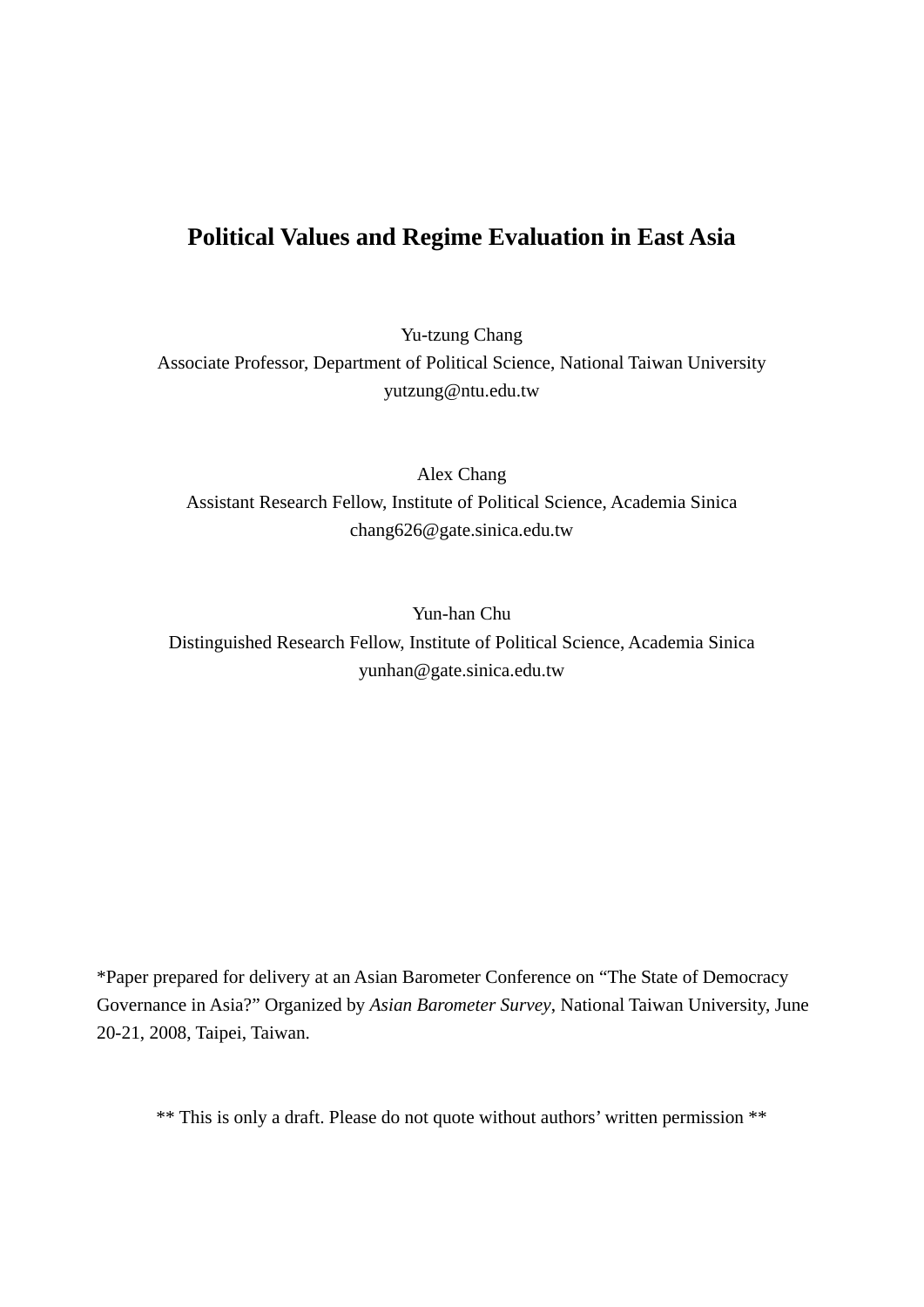### **Introduction**

Since the 1980s, new or restored democracies mostly can survive. In terms of the 'quantity of democracy', the third wave of democratization has dramatic improvement. Nevertheless, in terms of the 'quality of democracy', these unfledged democracies perform different political outcomes. Democratization, indeed, installs regular elections, establishes democratic procedures such as the rule of law and check and balance, and successfully restrains the restoration of dictatorship and military government. Nevertheless, considering the extent to which government replies citizens' requests, accountability, and democratic governance, new or restored democracies have diverse achievements. On the one hand, some countries not only obey the rule of law and democratic principles, but also perform high quality governance. On the other hand, other democracies violate human rights, engage in egregious political corruption, perform declining quality of governance, and might result in setbacks of democracy and democratic erosion and deterioration. The questions stated above make scholars attach importance to the performance of democratic regimes (Altman and Pérez-Liñán, 2002; Baker, 1999; Berg-Schlosser, 2004; Cullell, 2004; Foweraker and Krznaric, 2001; Hagopian, 2005; Larry and Morlino, 2004; Morlino, 2004; Kaufmann, et al., 2005).

In fact, not only new or restored democracies, developed democracies also face the problem of enhancing the quality of governance. According to the statistics of public opinion polls, more and more citizens concerns the quality of governance and feel disaffected and unsatisfied with the performance of democratic governments. These problems concerns scholars and worry them about the legitimacy and fundamental support for democracy (Dalton, 2004; Norris, 1999; Pharr et al., 2000). Nevertheless, measuring the quality of governance is a tough task. Powell(1982) and Lijphart (1999) used to apply macro level indicators as the criteria to investigate the performance of democracy. Since the 1990s, international non-government organizations such as International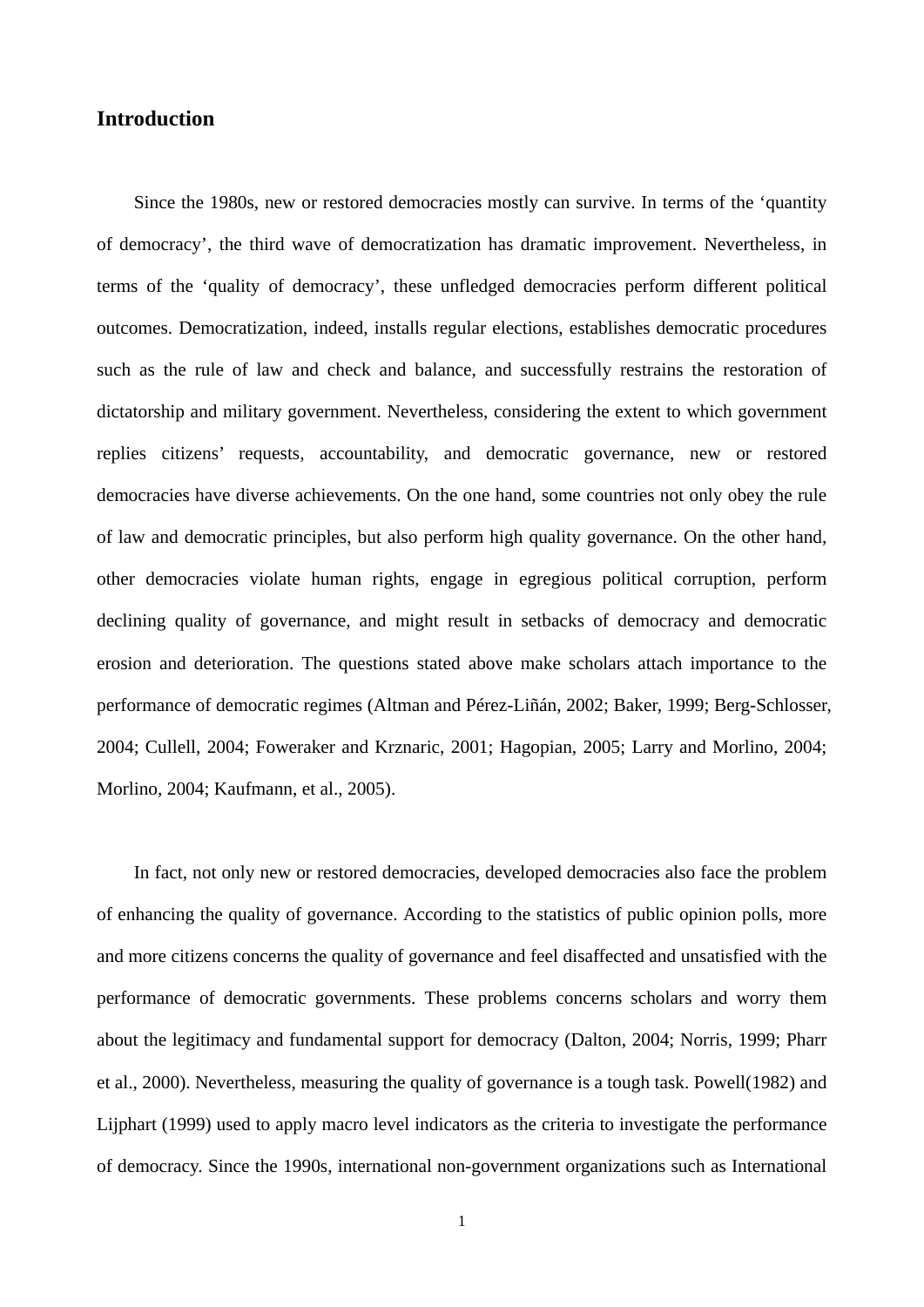Institute for Democracy and Electoral Assistance (IDEA) and Freedom House, have recruited experts to evaluate the performance of democracy. In contrast with conventional studies relying on political experts and the supply side, Shin and Chu (2004) assert that citizens under the governance are more capable of subjectively evaluating the performance and quality of democracy from the demand side.

It is widely recognized that so-called East Asian economic miracles are created by "the developmental states" in post-war period. However, the East Asian developmental states were hand in hand with authoritarianism, except for Japan, though which was also under a one-party dominant democracy for several decades (Pempel, 1990). So a crucial question is to what extent the authoritarian legacies impacts citizens' evaluation of democratic performance. In this paper, we aim to accomplish a three-fold analytical task. First, we review the recent efforts to conceptualize and measure quality of democracy by introducing a comprehensive battery for measuring some essential properties of liberal democracy. This battery was designed and employed by Asian Barometer Survey (ABS). Next, we present an empirical assessment of the quality of East Asian third-wave democracies based on the data clued from the latest wave of ABS. We examine to what extent East Asian citizens think their current regimes have embodied the essential properties of liberal democracy. Third, we explore the complex relationship among various aspects of quality of democracy and belief in liberal democratic values. Through a multivariate analysis, we found that people holding democratic values are more inclined to approve democratic regime performances.

#### **Defining the Quality of Democracy**

The concept of democracy varies along with the criteria and indicators researchers apply. Early studies on the quality of democracy focused more on the institutional outcomes of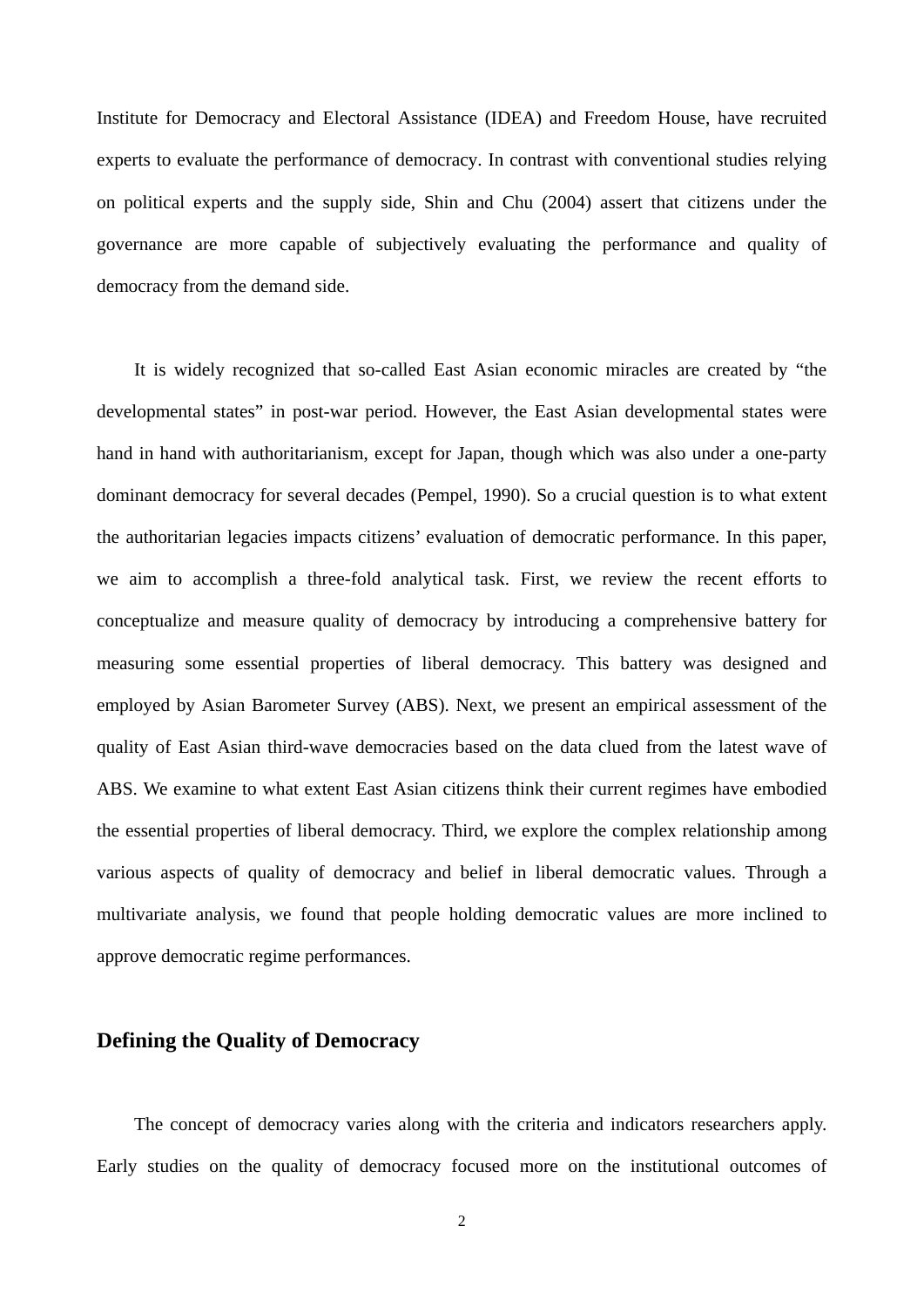democracy instead of democratic procedures and substantive performance. In addition, the studies mostly investigated the change in the quality of democracy in a country or an area (Putnam 1993). Recently, scholars try to proceed with systematical and cross-national comparative studies. Lijphart (1999) applied general principles of democracy such as representation, equality, electoral participation, the proximity between government and the electorate, the degree of satisfaction with government, accountability, and the majority rule, and systematically compare the quality democracy in 36 democracies. He concludes that in general, consensual democracy performs better than majoritarian democracy. Based on Dahl's concept of polyarchy, Altnam and Perez-Linan (2002) studies the democratization of Latin America countries and derive three crucial dimensions: civil rights, political participation, and competition. Nevertheless, they admit that the three dimensions can only draw a rough draft for democratic life and they encourage future studies on evaluating the quality of democracy.

The third wave of democratization spreads toward Africa. Baker applies democratic cultivation as the criterion for auditing the quality of democracy. He examines the extent to which a regime has been democratized instead of whether it is democratic. To secure a complete and consistent measurement, Baker designs 4 dimensions, including 30 criteria as follows:

- 1. Examining the electoral procedure: including whether the procedure is open to the public, is fraud, or is intervened by political parties or government; whether the franchise is granted to all citizens; whether voters share fair information over candidates, parties, and polices; the degree to which the legislative branch reflects public opinions; the chance of being a candidate, the level of political participation, and the degree to which voters accept political turnover.
- 2. Examining the open and accountability of government: including whether government polices fulfill the incumbent party's promises in electoral campaign, the extent to which government consult with citizens about public policies, the accessibility of government information, the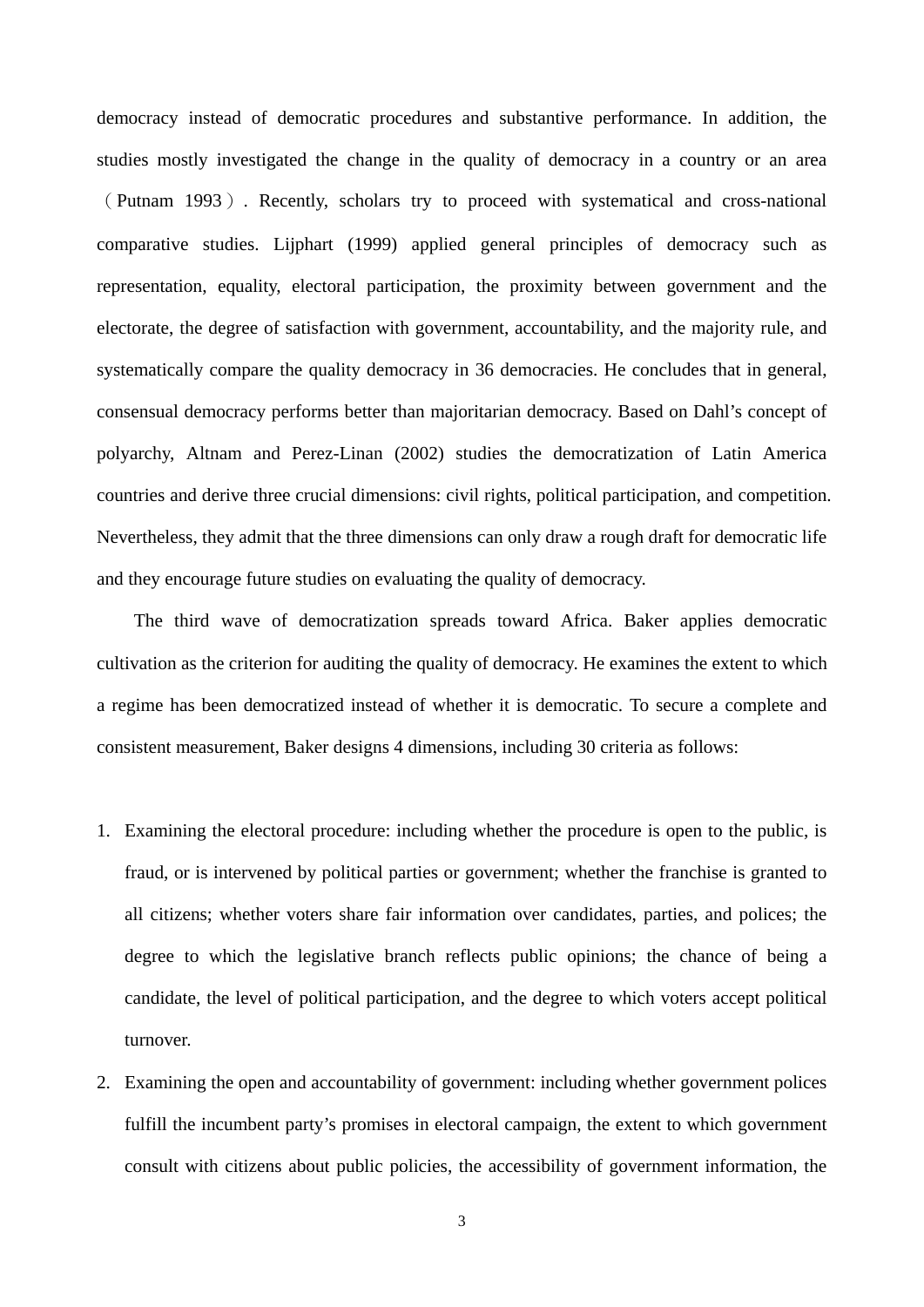degree to which legislature can supervise bureaucratic administration, whether the legislative branch is capable of controlling public expenditure, whether legislators concern public interests, whether the judiciary enjoys autonomy and independence, the accessibility of courts, and the autonomy of local government.

- 3. Examining civil and political rights : including equality, freedom, and the right of education...etc.
- 4. Examining democratic society: including national ideology, social tolerance, the activities of economic institutions, the diversification of arts and media, and public trust on political institutions.

Foweraker and Krznaric investigate the quality of democracy based on its liberal democratic performance. They set up minimum requirements for democracy and exclude countries and areas that do not satisfy the requirements. Foweraker and Krznaric view the quality of democracy as the degree to which a country follows the principles of liberal democracy. They classify the quality of democracy along two aspects: The first aspect is legal values, including civil rights, the right of property, political rights, and the rights of minorities. These are endorsement for personal freedom. The second is institutional values, including accountability, representation, the check and balance, and participation. These institutions make government accountable to citizens (Foweraker and Krznaric, 2000; 2001). Based on the criteria above, they further compare the performance of Western democracies, and find that they perform diversely on each dimension (Foweraker and Krznaric, 2003).

O'Donnell (2004) provides a broader meaning for democracy, and measures the quality of democracy along four aspects:

1、Civil attitude toward democracy: This aspect firstly concerns the equality and institutionalization of elections, including citizens, electoral systems, and party systems. In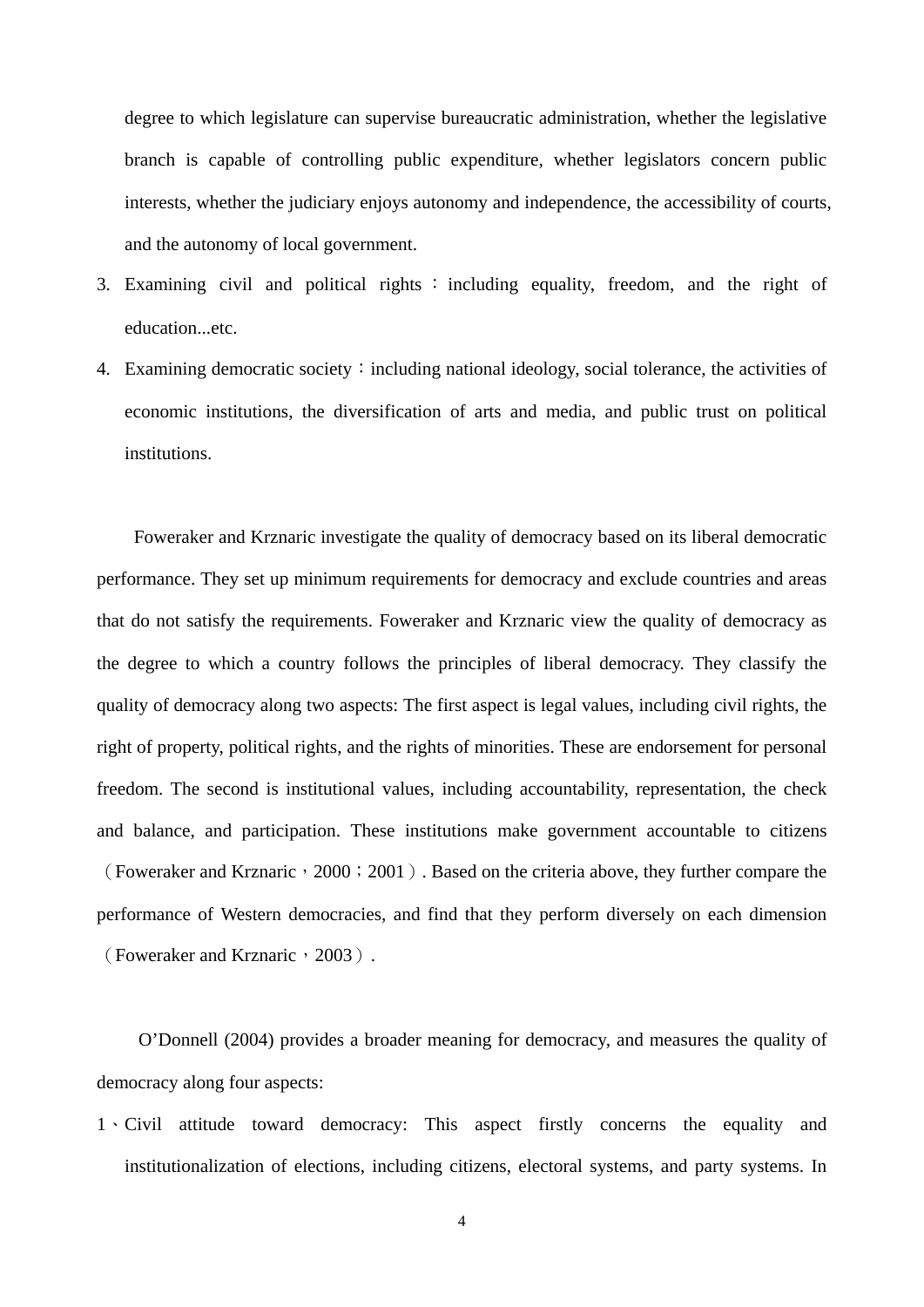addition, it assesses the elected government, including the functions of the executive and legislative branches, and other institutes.

- 2、The democracy of government organizations and the judicial system: This aspect not only focuses on the democracy of regimes, but also the judicial system, other government organizations and institutes.
- 3、Social networks: the basic requirements of democracy and the characteristics of social networks are highly correlated with the quality of democracy.
- 4、The development of human beings and human rights: this dimension can be deliberated from two viewpoints: First, it concerns the development of human being, including the rights of health, basic living standard, literacy, and employment. In addition, it also takes care of the human rights, including social security and the human rights of foreigners.

O'Donnell's theory is noteworthy because he concerns the development of human beings as well as the basic human rights. Unlike basic civil rights, positive human rights refer to the rights of survive and development and are much more general. Thus, Cullell applies O'Donnell's theory to evaluate the quality of Costa Rica's democracy. Cullell defines the quality of democracy as the coincidence between the political life and institutional performance and citizens' democratic aspiration. Thus, he asserts that studies of the quality of democracy are to measure the distance between the normative regulations and the empirical execution of democracy. The distance can be measured along ten dimensions: the efficient rule of law, democratic decision-making processes, electoral systems, government organizations, local government, intra-party politics, civil society, political participation in the decision-making processes, public opinions, and civil culture.  $(Cu$ llell,  $2004)$ .

Besides political scientists, non-government organizations also contribute a great deal of efforts on evaluating the quality of democracy. Recently, International Institute for Democracy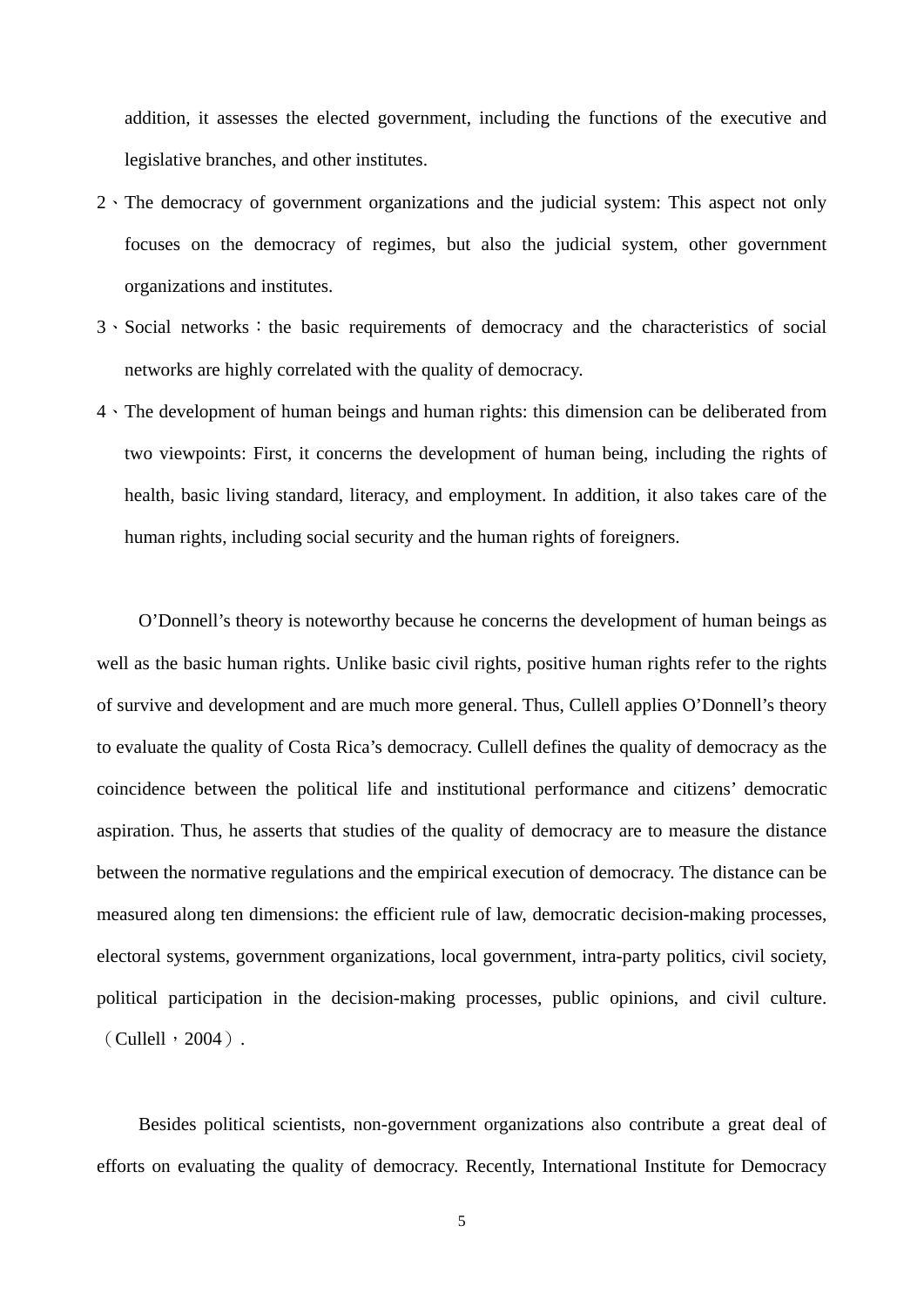and Electoral Assistance (IDEA) launches a cross-national project about estimating the quality of democracy. The project starts from investigating how civil rights are protected by institutions, legislatures, and government organizations and how the civil society contributes to political participation, and ends up with the international aspect of democracy. The structure of IDEA's analysis contains four parts and 14 indicators (Beetham 2004):

- 1. citizen rights: the independence of the state, and civil rights, the rule of law and judicial justice, citizens and political rights, and social and economic rights.
- 2. Representative and accountable government: free and fair elections, the democratic roles of political parties, the efficiency and accountability of government, civil control over the military and police, and the control of political corruption.
- 3. Civil society and popular participation: media, political participation, the responsiveness of government, and the autonomy of local government.
- 4. Democracy beyond the state: the international aspect of democracy.

The Freedom House also applies three indictors to judge the degree of freedom in a country: the judicial environment, the political environment, and the economic environment. Although the Freedom House does not directly appraise the quality of democracy, but its studies help us understand the degree of freedom, which relates to the quality of democracy in worldwide countries.

In the project "Institute Governance & Anti-Corruption" funded by the World Bank, Kaufmann, Kraay, and Mastruzzi consistently evaluate the institution governance of 209 countries from 1996 to 2004. They construct six aspects to measure the governance: The first and second aspects investigate how government and authority are chosen, monitored, and replaced, including voice and accountability, political stability, and absence of violence. The third and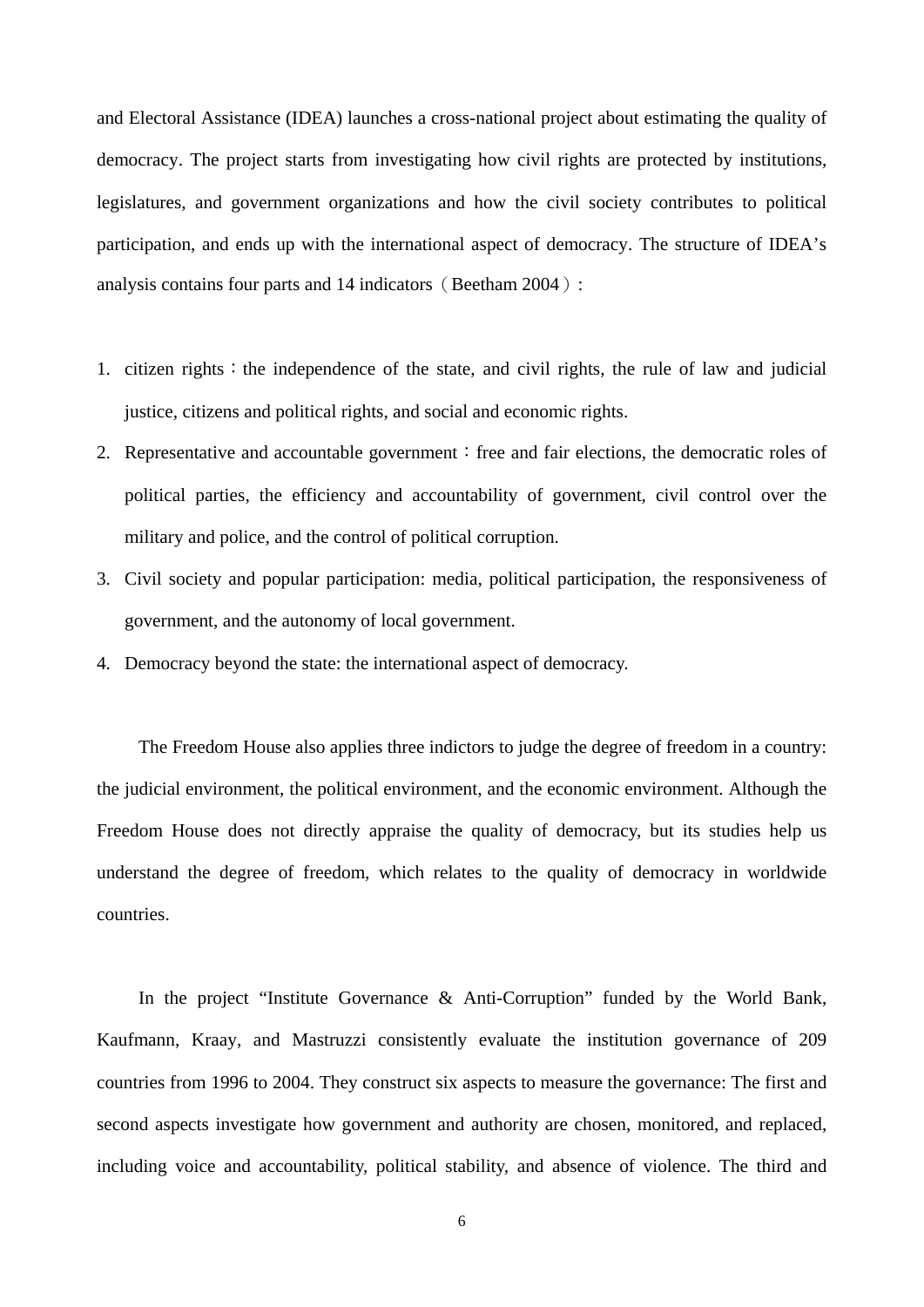fourth aspects analyze government's capability of making and enforcing policies, including government effectiveness and regulatory quality. The last two aspects focus on the interactions between citizens and government, including the rule of law, and control of corruption (Kaufmann et al. 2005)。

In this paper, we apply Morlino and Diamond's approach. Morlino firstly emphasizes the procedure and asserts that a qualified product is produced via a well-designed procedure. Second, he stresses the content and claims that the quality is the characteristic of a product, and could be referred to the design, material, or functions of the product. Finally, he accents customers' satisfaction with the product and their reconsumption on the same product or service. Namely, according to Morlino, political outcomes are also one of the targets for measuring the quality of democracy. Based on the configuration above, Morlino considers qualified democracy as an institutional structure that can fulfill personal freedom and equality via the legitimacy of the institute. He claims that a qualified democracy must be a legitimate regime that can satisfy demands and acquire support from the public. If the institute is backed up by the civil society, it can pursue its democratic values. Otherwise, if the institute has to postpone its goals and to make its efforts on maintaining its legitimacy, then satisfying the minimum requirements of democracy becomes the most important goal. In Morlino's opinion, a qualified democracy should provide appropriate freedom and equality to its citizens, associations, and communities. Citizens have the rights to evaluate whether their government abides by law and pursue the goal of freedom and equality.

Diamond and Morlino provide a more detailed criteria to evaluate the quality of democracy : the rule of law, participation, competition, vertical accountability, horizontal accountability, freedom, equality, and responsiveness and these criteria are intertwined with each other(Diamond and Morlino,  $2004$ ). Thus, we assert that investigating the quality of democracy should not only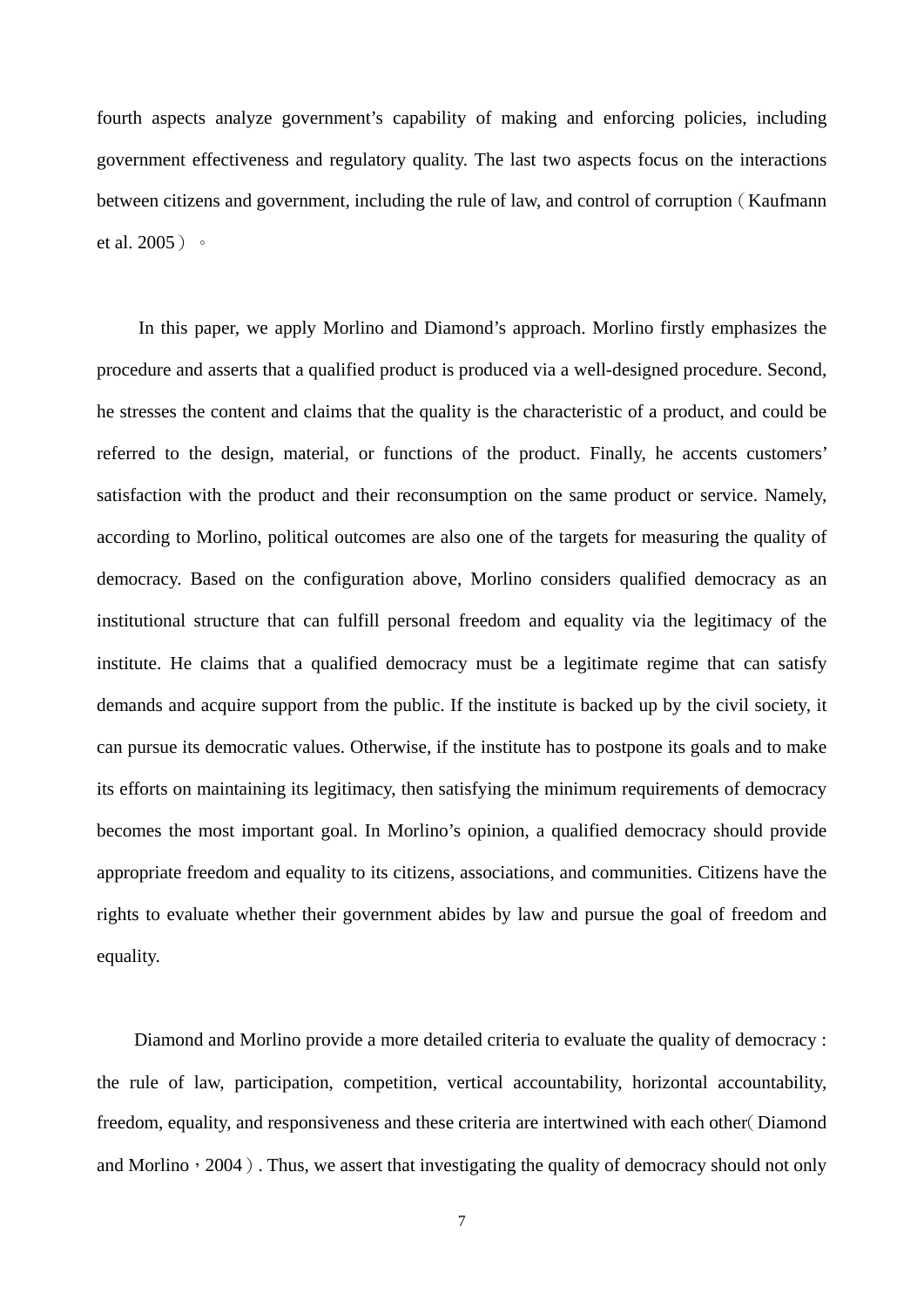examine whether it satisfies the minimum requirements of democracy, but whether it performs qualified governance.

#### **The Impact of Authoritarian Legacies**

In the past 30-40 years, a lot of developing countries took import-substituting industrialization (ISI) or command economy as a means to accelerate industrialization but failed, while the developmental state pattern adopted by East Asian counties, on the contrary, was successful. Under the Cold War, the East Asian leaders in new industrializing counties, on the one hand, felt threaten and tried to maintain their authority. On the other hand, they wanted to achieve the goal of establishing a strong and rich country in a short period, and thus such special socio-economic structure established under the goal of nationalism (Woo-Cumings 1999).

Generally speaking, the developmental states have three characteristics. First, there is a set of unique institutional arrangement within bureaucratic machine and between the public and private sectors. Peter Evans (1995) called this kind of institutional arrangement as "embedded autonomy". In addition, states have the capacity to regulate and to execute the policies that benefit economic development, for instance, getting some prices wrong instead of getting them right. The policies also include supporting strategic industry, supplying special loans for competitive industry and getting rid of sunset industry, and through subsidies, cutting tax and special benefits to encourage investment (Amsden, 1989; Onis, 1991; Wade, 1990). Third, political elites and citizens strongly believe devolopmentalism (Weiss and Hobson, 1995). Since the developmentalism is less discussed in the literature and very pertinent to our analysis of public opinion, we need to elaborate it. Schneider (1999: 93) defined developmentalism as "an ideology or world view that accords industrialization a higher priority than other goals and gives the state the leading role to promote it." Hirschman summarized it best: "if we were to think in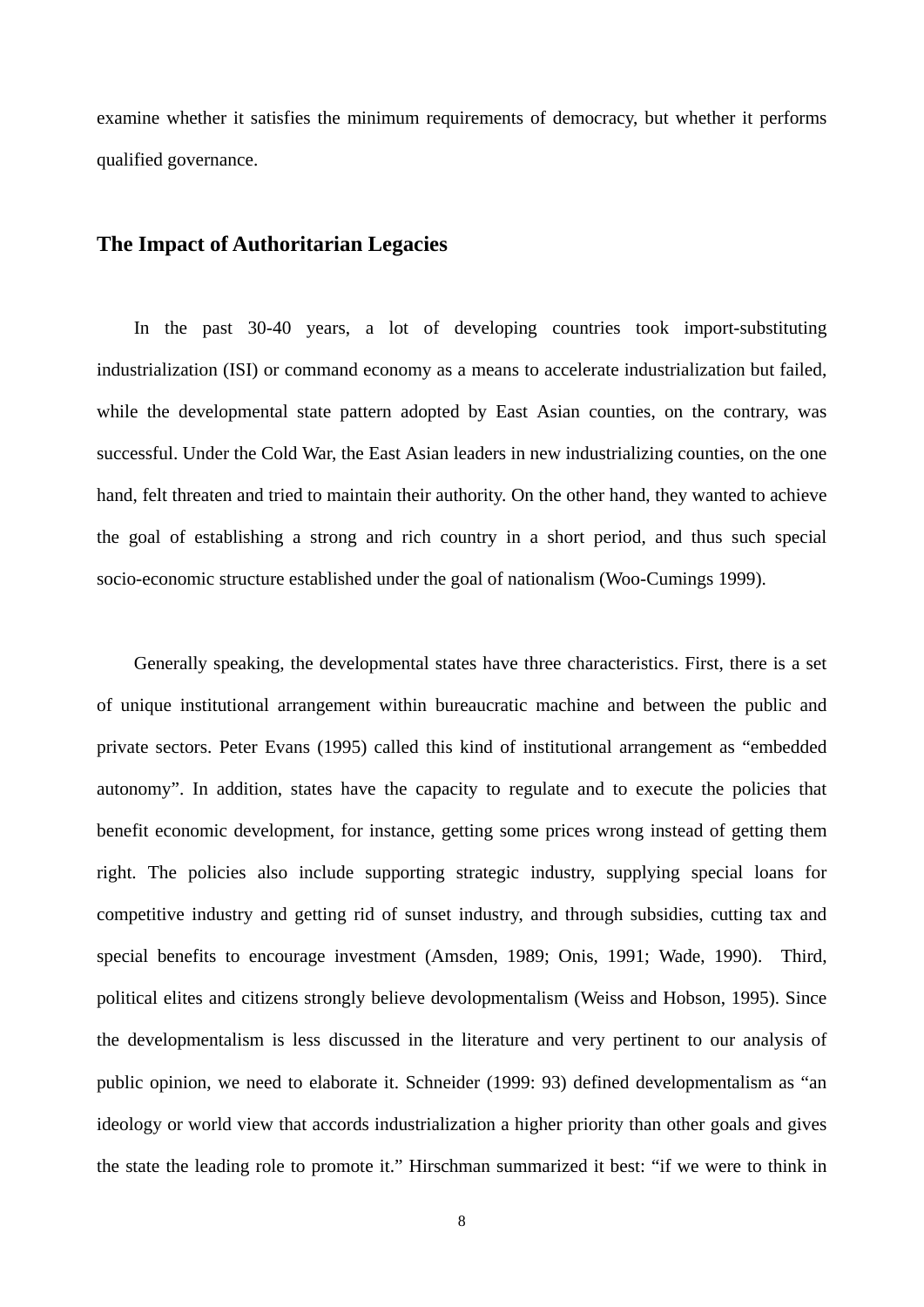<span id="page-10-0"></span>terms of a "binding agent" for development are we simply not saying that development depends on the ability and determination of a nation and its citizens to organize for development ?" (Hirschman, 1958: 8). Indeed, as Johnson has proposed in his classic study of Japan, "a state's first priority will define its essence….For more than 50 years the Japanese state has given its first priority to economic development." (p.305). And it is the nationalism and the exigencies of national survival that made these countries took economic development as its main purpose (Johnson, 1999; Doner et al., 2005).

The dramatic change of global socio-economic structure in the 90s—the breakdown of the cold-war structure, the wide-spread of ideology in liberalization, the consensus built in among core countries, such as emphasizing macroeconomics (reducing financial deficits in particular), reducing the government's role in economy, and opening up the domestic market—have made liberal economic thinking gain the victory worldwide through policy-imitating, spread of new ideas and pressure from financial institutions (World Bank and International Monetary Fund) (Biersteker, 1995).

Besides the change of international socio-economic environment, the prime examples of authoritarianism state in East Asia, had experienced democratic transition since the mid 1980s. In the past, "[state] effectiveness is therefore a function of the degree of insulation (or 'autonomy') from the surrounding social structure" (Wade, [1](#page-10-0)990: 375).<sup>1</sup> (Also see in Johnson and Haggard, 1990). Thus, we should expect democratization would have great impact on the authoritarianism state. Scholars usually paid attention to the impact of democratization on the developmental states. That is how democratization opened the political space for more interest groups to influence policy-making, to seek rents, and thus to undermine bureaucratic autonomy (Chu, 1994; Kang, 2002). In short, the state was weakened by the imposition of the democratic process. As Chu

 $\overline{a}$ 

 $<sup>1</sup>$  Note that the empirical association between authoritarianism and developmental state does not mean the former is</sup> the necessary of the latter.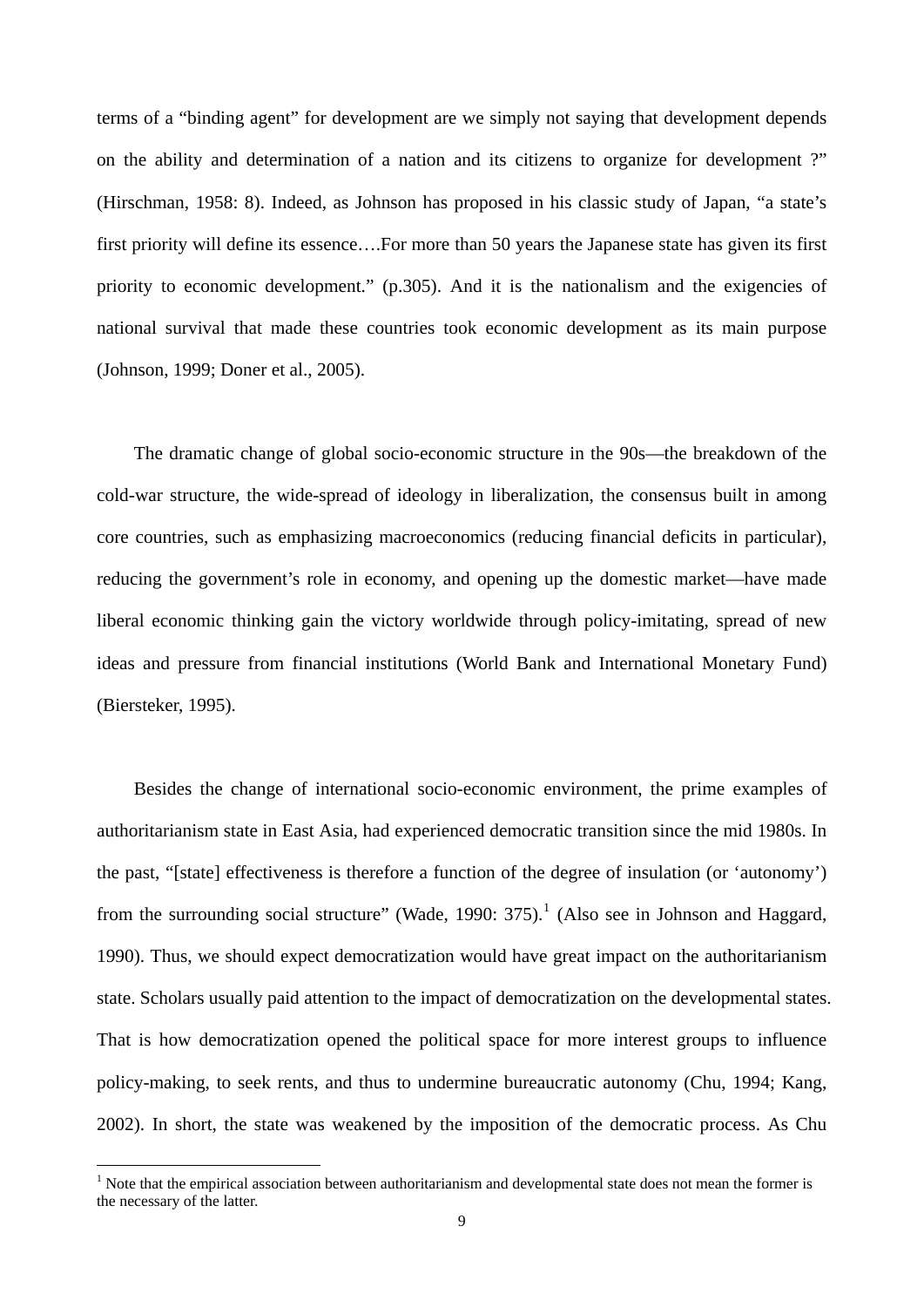(2003) described, "the coherence and autonomy of the economic bureaucracy suffered as the resourceful business elite has capitalized on the electoral opening and the strengthening of representative institutions to pursue influence buying at strategic junctures in policy-making process." However, several scholars such as Wong (2004a, b), Chu(2002), Wade(2003), Weiss(2003), Weiss and Thurbon (2004), have also shown that some developmental state has been undergone adaptive changes in its state capacity or actively involved in industrial restructuring.

Many empirical studies have shown that the gap between the reality and promise of democracy has been widening and there are widespread perceptions that democratically elected governments and officials are corrupt, incompetent and unresponsive and untrustworthy. In a bulk of third-wave countries without concerted efforts to improve democratic quality it is unlikely that democracy can achieve a broad and durable legitimacy. If deepening democratic reform is an imperative for all emerging democracies, it is even more so for young democracies in East Asia. In this region democracy not only faces gathering problem of growing popular dissatisfaction or even disillusion but some fierce competitors. Democracy has to compete not only with its predecessor that still lingers on in people's memory (sometimes in a nostalgic way) but also with its efficacious authoritarian and semi-authoritarian neighbors. In this context, the democratic future of East Asia depends very much on the emerging characteristics as well as the performance of the region's existing democracies. If the perceived quality of democracy fails to live up to people's expectation, democracy will not be able to win over the heart of the people in the long run. Also, if democracy does not shine in the eyes of the people of East Asia, its demonstration effect will be very limited and the region's further democratization will be cast in doubt.

However the relationship between democratic values or detachment from authoritarianism and quality of democracy is a complex one. The conventional wisdom holds that popular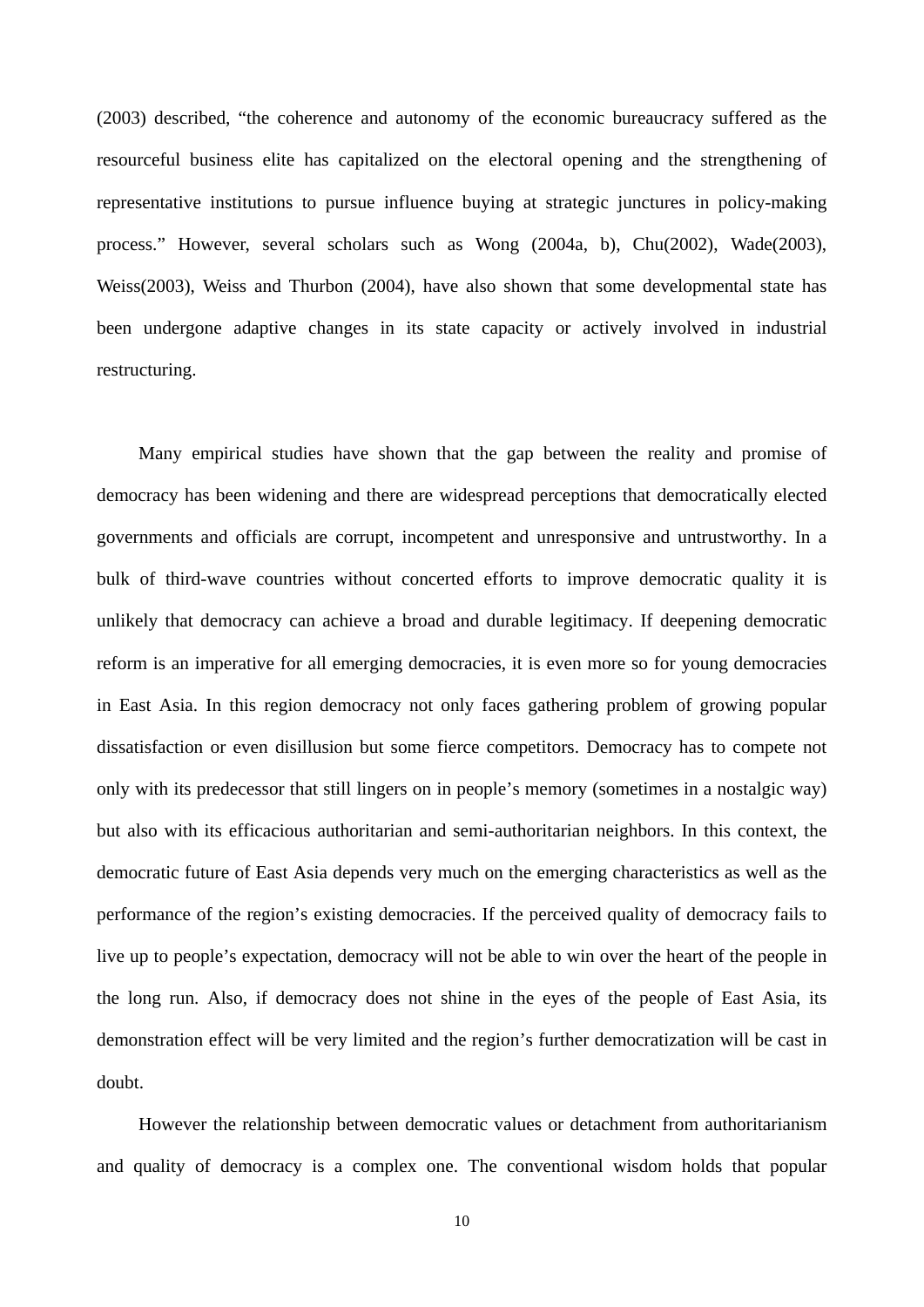commitment to democratic values will gain strength if the characteristics as well as the performance of the democratic regime are perceived to be superior to the old regime on some important indicators of good governance, such as political liberty, equality, rule of law, accountability, transparency, and responsiveness. On the other hand, symptoms of bad governance, such as rampant corruption, electoral fraud and protracted gridlock, corrode people's trust in democratic institution. To answer these questions, this paper aims to focus on the public opinion. Because few research that posit the causal relation between legacies of authoritarianism and evaluating democratic regime performances.

#### **Model Interpretation**

Following the previous intellectual advancement, Asian Barometer Survey developed and employed a full array of indicators that correspond to the eight dimensions mentioned above in its latest wave of region-wide comparative survey. In addition, we specifically allow measurement of political corruption to be a separate dimension, rather than just a component of rule of law, to capture its extraordinary impact in shaping people's orientation toward democracy. All together ABS employed the following eighteen items to cover the nine dimensions:

#### **A. Rule of Law**

- 1) Our current courts always punish the guilty even if they are high-ranking officials.
- 2) How often do national government officials abide by the law?

#### **B. Corruption**

- 1) How widespread do you think corruption and bribe-taking are in the national government?
- 2) In your opinion, is the government working to crackdown corruption and root out bribes?

#### **C. Competition**

11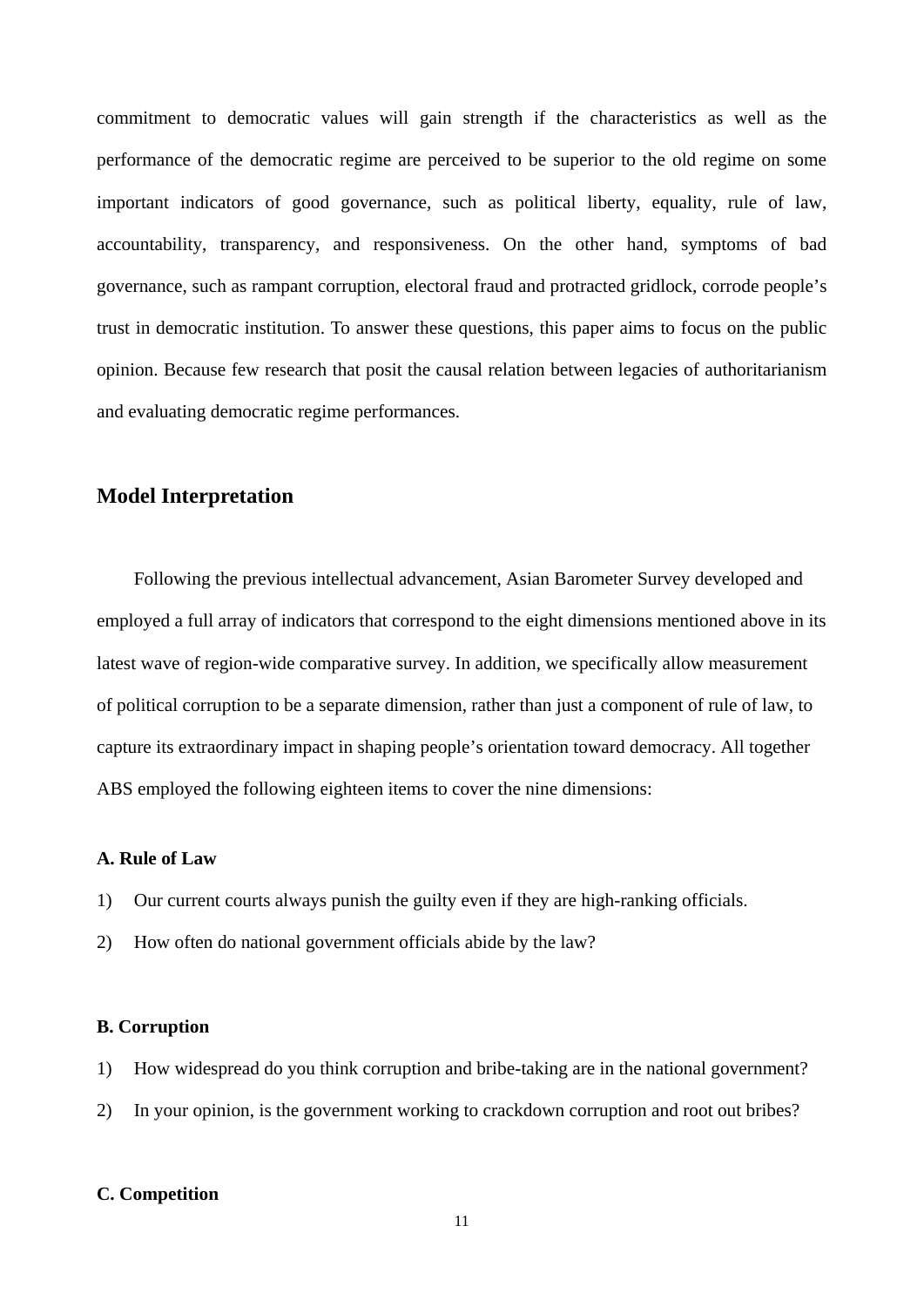- 1) Political parties or candidates in our country have equal access to the mass media during the election period.
- 2) How often do your think our elections offer the voters a real choice between different parties/candidates?
- 3) On the whole, how would you rate the freeness and fairness of the last national election?

#### **D. Participation**

- 1) In talking to people about elections, we often find that a lot of people were not able to vote because they were away from home, they were sick or they just didn't have time. How about you? Did you vote in the election [the most recent national election, parliamentary or presidential] held in [year]?
- 2) Thinking about the national election in [year], did you attend a campaign meeting or rally?
- 3) Thinking about the national election in [year], did you try to persuade others to vote for a certain candidate or party?

#### **E. Vertical Accountability**

1) People have the power to change a government they don't like.

#### **F. Horizontal Accountability**

- 1) When the government breaks the laws, there is nothing the legal system can do.
- 2) To what extent is the legislature capable of keeping the government in check?

#### **G. Freedom**

- 1) People are free to speak what they think without fear.
- 2) People can join any organization they like without fear.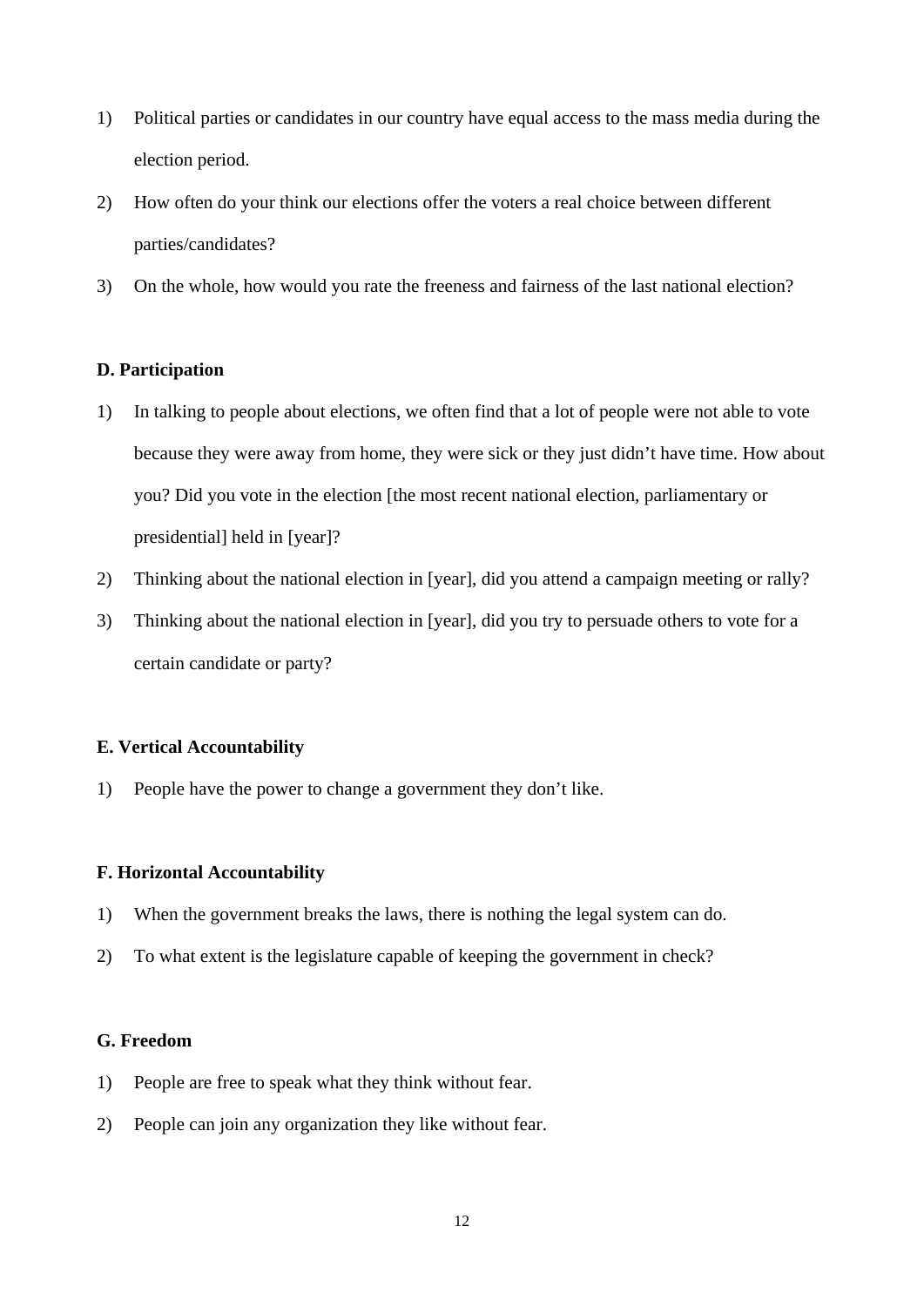#### **H. Equality**

- 1) Everyone is treated equally by the government.
- 2) People have basic necessities like food, clothes, and shelter.

#### **I. Responsiveness**

1) How well do you think the government responds to what people want?

Figure 1 represents the structural equation model we apply to analyze how Asians evaluate the quality of democracy. We assert that citizens have general perception of the quality of democracy. The general perception of the quality of democracy is a latent and unobservable concept, but can be indirectly investigated along 9 dimensions: the rule of law, corruption, competition, participation, horizontal accountability, vertical accountability, freedom, equality, and responsiveness. Except vertical accountability and responsiveness, the other seven concepts are also latent variables and can be estimated by two or three questions.

What might affect respondents' general evaluation of the quality of democracy? We assert that evaluating the quality of democracy is not an easy task. Citizens' interests in and knowledge about the principles of liberal democracy are necessary, but not sufficient requirements for assessing the quality of democracy. For people with authoritarian tendency, they lack for interests in democracy and are less likely to evaluate the quality of democracy. Moreover, due to the shortage of the knowledge about liberal democracy, they are less capable of evaluating the quality democracy. In contrast with people holding authoritarian values, people who embrace liberal democracy not only are more capable of, but also are more interested in evaluating the quality of democracy. Similarly, for those respondents preferring democracy to dictatorship and authoritarian, we assume that they are more likely to provide comments on the quality of democracy.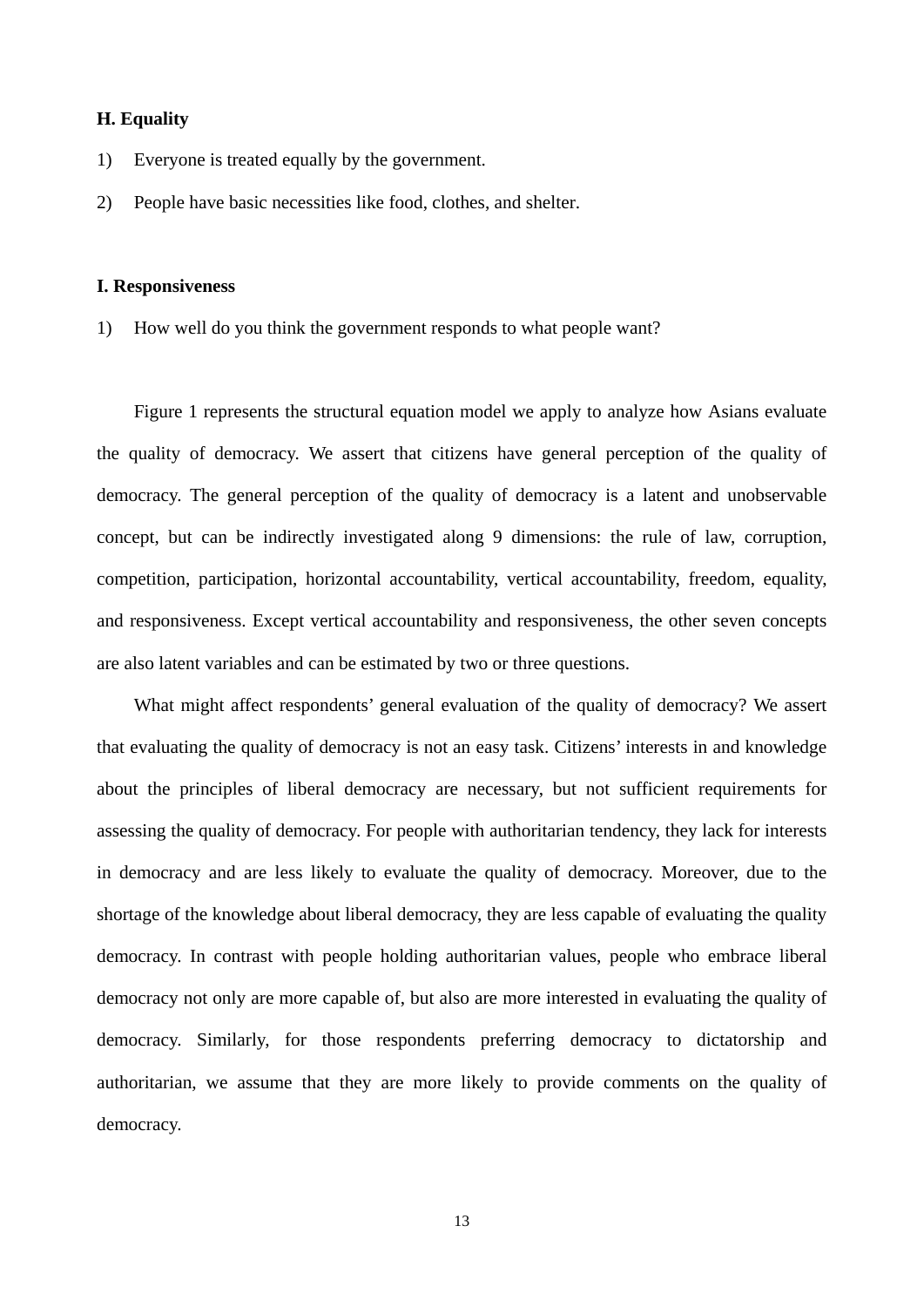



17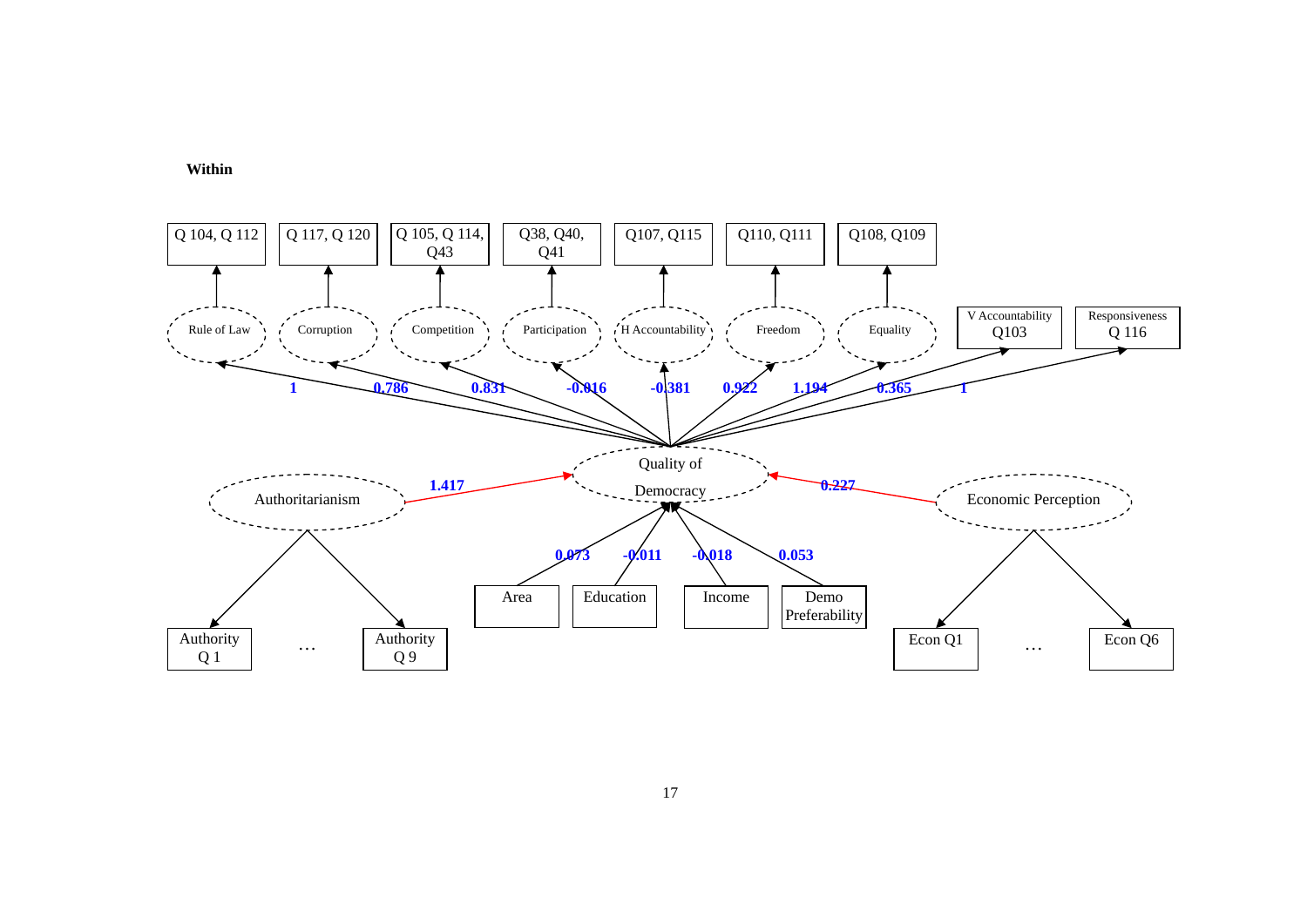Besides respondents' personal interests in liberal democracy, their experiences under democratic government also affect how they evaluate the quality of democracy. Studies of Asian values generally argue that Asians prioritize economic development and their satisfaction with material demands (Bell 2000; Harrison 1992; Neher 1994, 958; Smart 1997). Thus, we also incorporate respondents' economic perception as a dependent variable and claim that for those who have negative perception of economy, they are more likely to depreciate the quality of democracy. Contrarily, if people perceive that economy is developing, then they are more likely to appreciate the quality of democracy. Besides the theoretical hypotheses above, we also include several control variables, such as respondents'' residence, education levels, and family income. The statistical result is demonstrated in Table 1.

Table 1 provides strong support for critical democrats. We find that people with liberal democratic value are tough customers for democracy. They not only enjoy the life under democratic governance, but play a critical role, set up a high standard for democracy, and expect high quality of governance. Thus, once the experience does not meet their expectation, these people are more easily disappointed at democracy. In contrast with people with liberal democratic values, people with authoritarian tendency tend to comply with authority and are less interested in politics. They tend to satisfy with the status quo and have low expectation on their government. These people are easily satisfied with their life, no matter whether they are under the governance of authoritarian or democracy.

Table 1 also shows that whether democracy is preferable to other alternatives positively associates with the assessment of the quality of democracy. Attentive readers might doubt that this finding seems against the previous one. To interpret this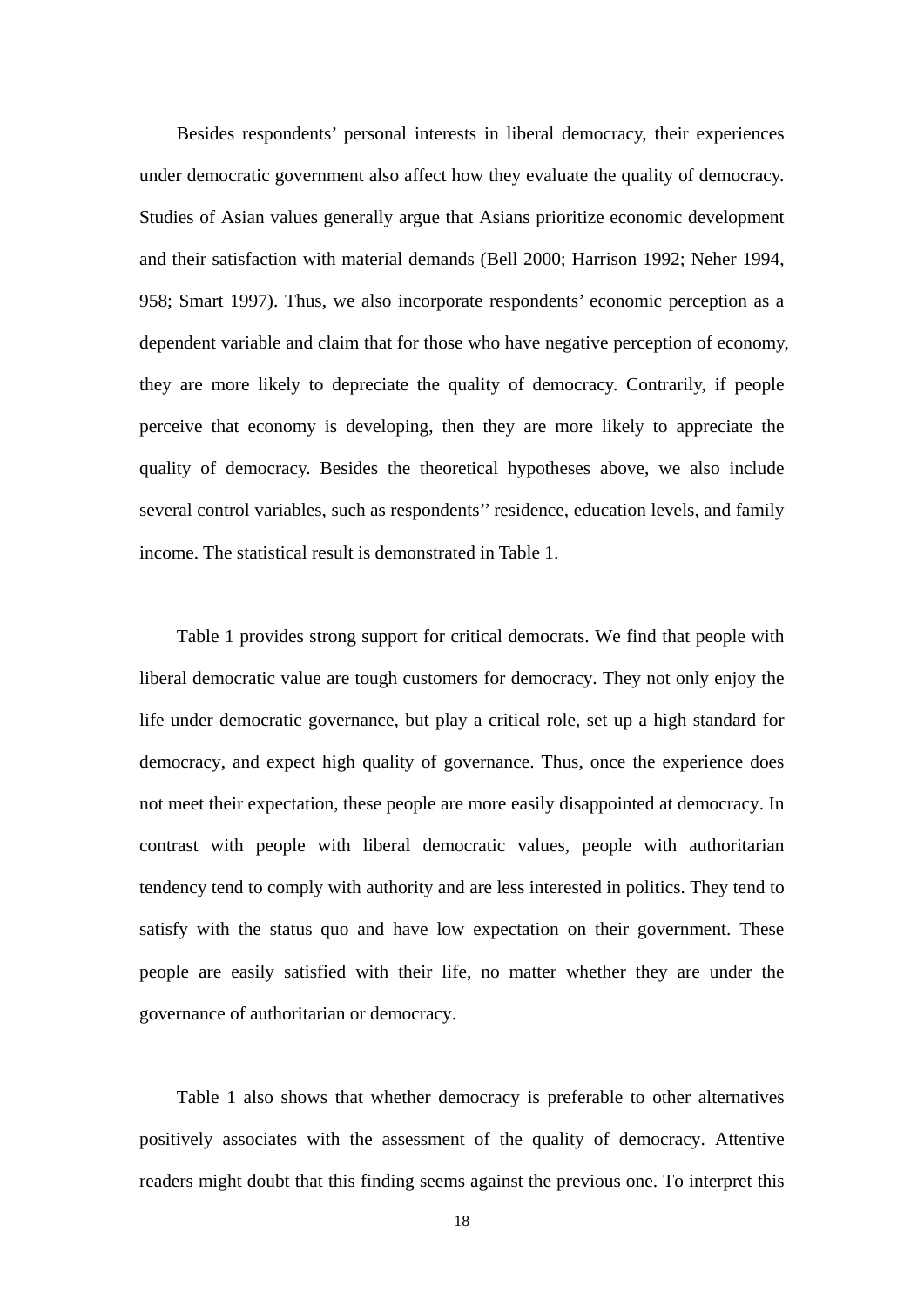<span id="page-17-0"></span>finding, let us review the question ABS applies to measure the democratic preferability:

Q121. Which of the following statements comes closest to your own opinion?

- (1) Under some circumstances, an authoritarian government can be preferable to a democratic one
- (2) For people like me, it does not matter whether we have a democratic or a nondemocratic regime
- (3) Democracy is always preferable to any other kind of government

To estimate preferability of democracy, this question measures the replaceability of democracy. For people who prefer democracy to any other alternatives and think democracy is irreplaceable, they tend to appreciate the quality of democracy. Contrarily, if people agree with that democracy is conditional and replaceable, they tend to claim that democratic procedures have no moral status and intrinsic value. For those people, "Good government is about results, not process"<sup>[2](#page-17-0)</sup> and procedures are evaluated by their consequences (Arneson 1993, 125). The choice among various possible governance regimes is to be made by selecting the regime whose implementation would maximize the attainment of moral goals (Arneson 2003, 124). In short, they think that democracy is only one of all replaceable instruments and does not necessarily lead toward the best outcomes. Society should be capable of selecting a decision procedure that is likely to produce the greatest fulfillment of people's significant moral rights over the long haul (Arneson 2003, 131). For those people, since the democratic regime is only one among all possible regimes, they are less likely to provide good comments on the quality of democracy.

<sup>&</sup>lt;sup>2</sup> By Lee Kuan Yew. See Bell 2000, 185.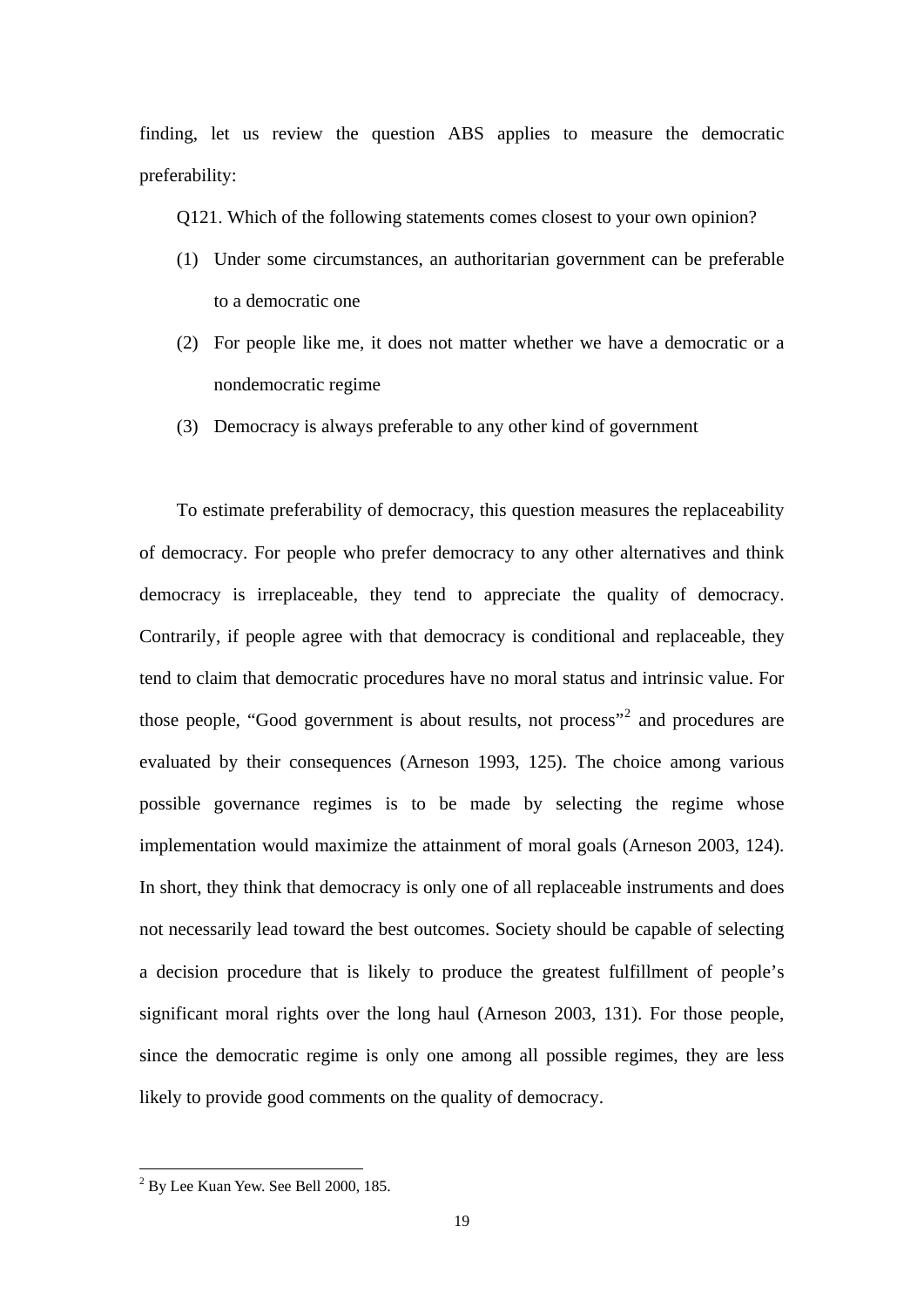We also find that respondents' economic perception positively associate with the assessment of the quality of democracy. This finding supports the hypothesis that the degree of economic development and the satisfaction at material demands mainly concerns East Asians and become the criteria they apply to evaluate the quality of governance. In addition, the statistics of control variables on Table 1 demonstrate that peoples who are more educated and wealth are less likely to provide positive evaluation to their government. In contrast with lower income people and people with lower education levels, these educated middle classes have high expectation on democracy, are hard to be pleased and satisfied with the performance of current government. Table 1 also shows that in contrast with people living in rural areas, urban citizens are more likely provide negative evaluation to their government.

#### [Table 1 Goes Here]

#### **Conclusion and Discussion**

In this paper, first, we generally review diverse approaches of measuring the quality of democracy and the indicators they apply. Instead of consulting political experts, in this paper, we ask respondents to evaluate the quality of governance of their countries.

Our empirical analyses confirm our assumption that a respondent's evaluation of the quality of democracy not only relates to her personal background, but also her interests in and support for liberal democracy and her experience under democratic governance. We find that the perceived quality of democracy is shaped by what citizens expect out of and demand from their government. For those who hold democratic values and enthusiastically participate in politics, they are the best customers of evaluating the quality of democracy. Due to their high expectation on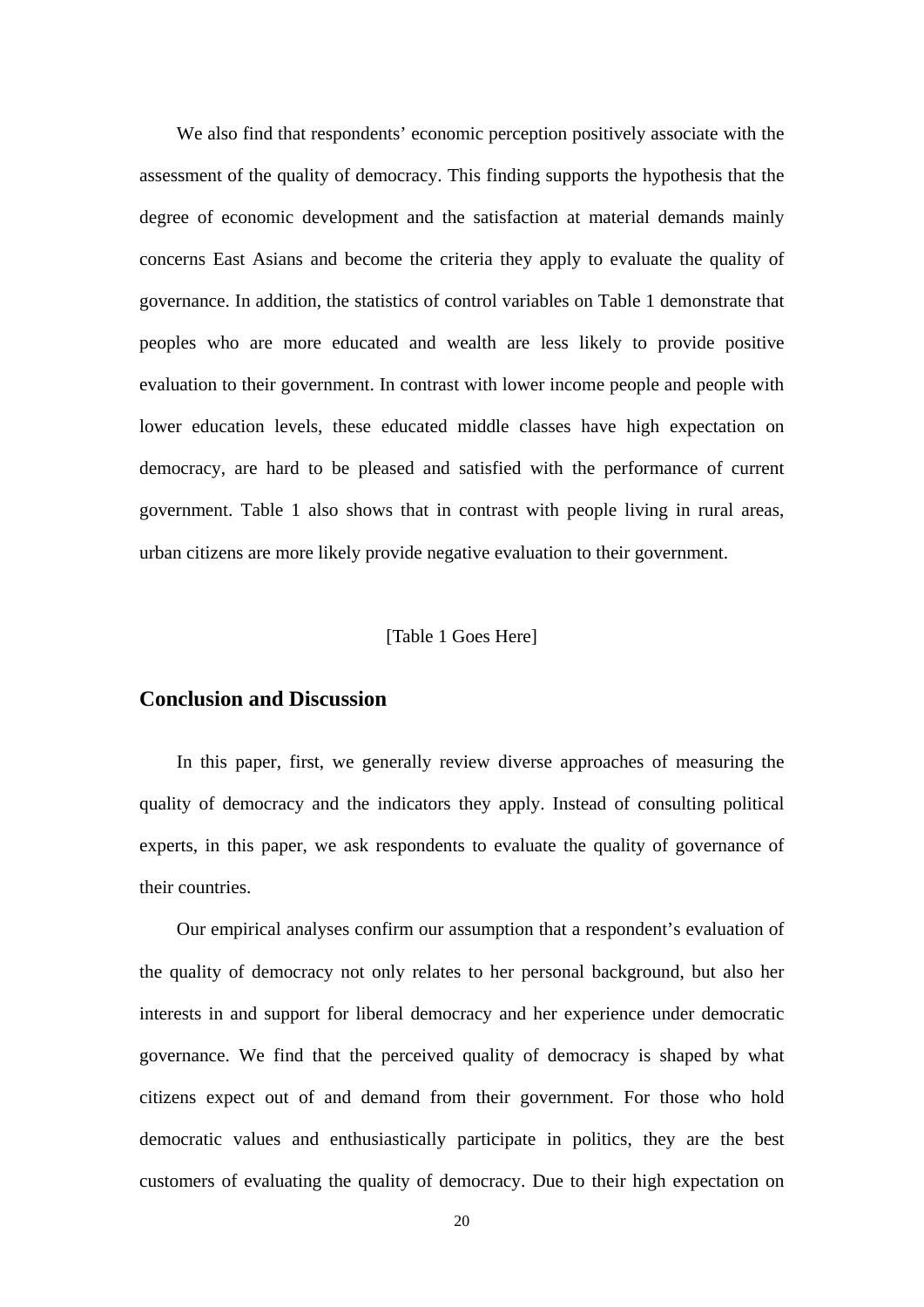democratic governance, these people tend to provide negative comments on governance to their democratic regimes. Similarly, the empirical analysis also shows that high education level, high family economic status, and living in urban areas also significantly influence respondents' expectation on governance and affect their evaluation of the quality of democracy. The personal advantages above enable the middle class to become critics of democracy. Contrarily, because people with authoritarian tendency are used to submit themselves to authority, they tend to comply with governance and are less likely to criticize their governments. In other words, for citizens with authoritarian tendency, they are more likely to provide positive comments to their government.

For consolidation of democracy, the criticism of governance is as important as the support for democracy. Support for liberal democracy, on the one hand, provides a consistent and stable foundation for democratic development. That is, citizens view democratic institutions as unconditional and irreplaceable by any other alternatives. The criticism of governance, on the other hand, provides supervision and incentives for government. It not only reminds government of its shortage and drawbacks, but also generates strong constrains on state officials.

In addition, the empirical analysis also shows that for East Asian citizens, of all of the properties people expect out of liberal democracy, nothing is more importance than economic development. Economic development not only provides legitimacy to East Asian soft authoritarian, and justifies their limits on civil and political rights, but also is one of the most important criteria for evaluating the quality of governance.

In the future, we need more research on ways to improve democratic quality. Drawing on experiences of East Asia, one can identify at least three important set of factors that are significantly associated with the quality of democracy. First, political elites matter. Lack of strong commitment of a country's significant leaders of opinion,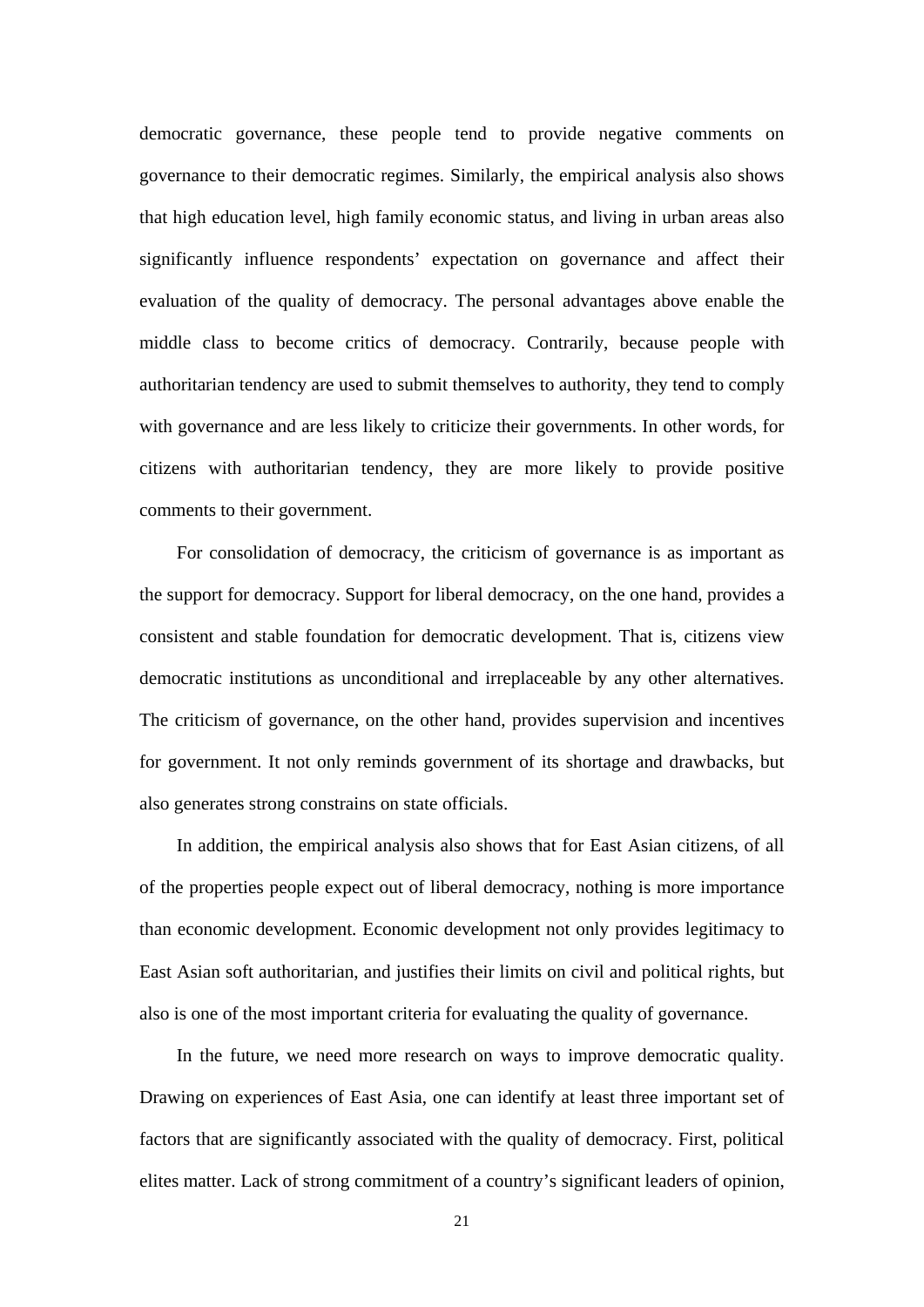culture, business, and social organizations, and all major leaders of government and politically significant parties to democratic norms and procedures is a sure recipe for cooking low quality of democracy. Second, mass political culture matters. If a majority of citizens firmly endorse the principle of freedom and rights protection, limited government, democratic accountability, and rule of law, state officials will feel compelled to follow the procedure of good democracy. State officials violating individual freedom and or engaging in illegal practices and corruption will definitely worry about being replaced through elections. Lastly, civil societies also play an important role in determining the quality of democracy. Based on the findings in this paper, the three dimensions above would be the core of our future research on the quality of democracy.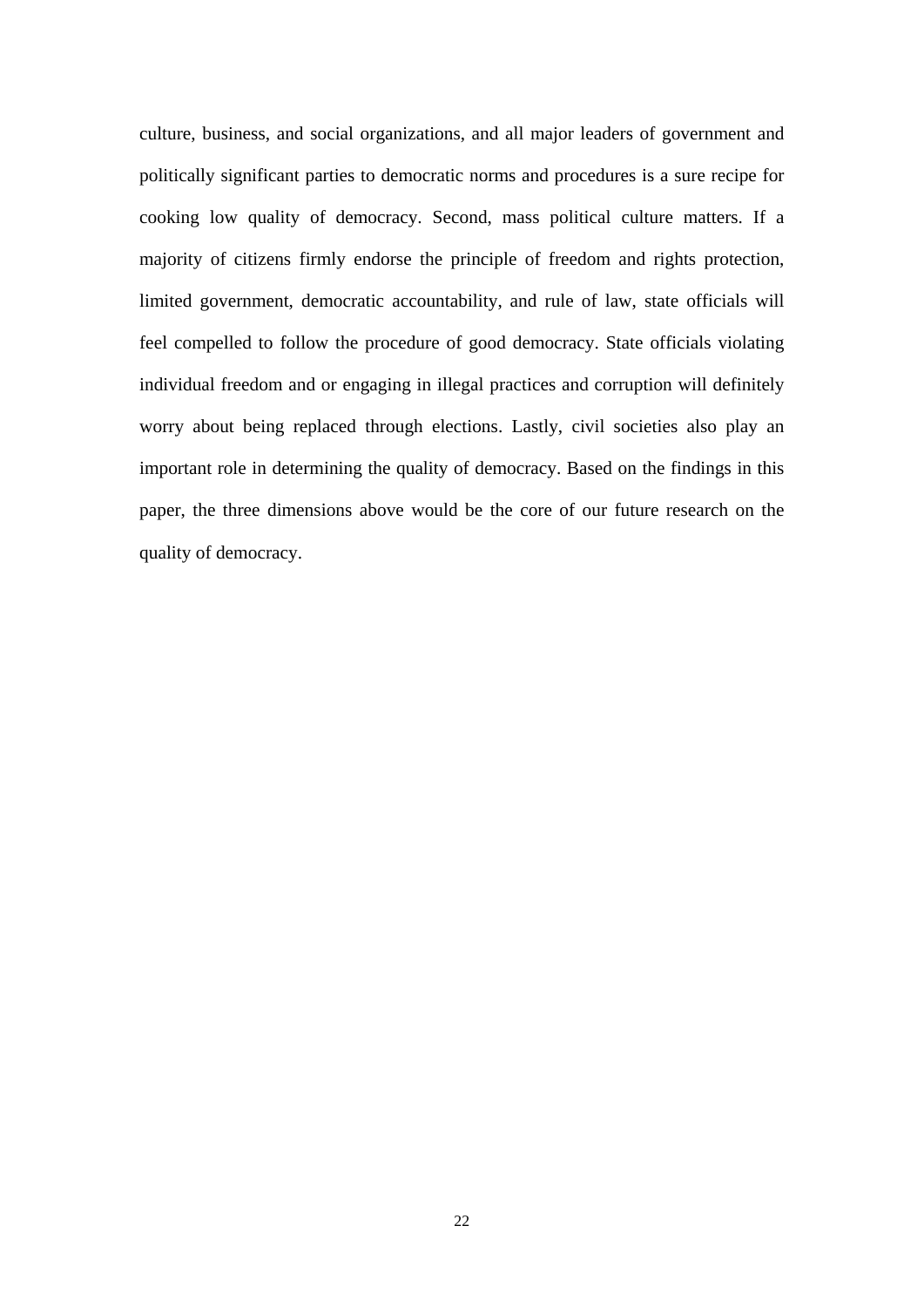|                                                                 | Independent variables           | Coefficients/(t-value)/Significance |  |
|-----------------------------------------------------------------|---------------------------------|-------------------------------------|--|
|                                                                 | Quality of Democracy            |                                     |  |
| Main Model                                                      | Authoritarian Tendency          | $1.417(3.064)$ ***                  |  |
|                                                                 | <b>Economic Perception</b>      | $0.277(9.873)$ ***                  |  |
|                                                                 | <b>Democratic Preferability</b> | $0.053(3.864)$ ***                  |  |
|                                                                 | <b>Education Level</b>          | $-0.011(-3.575)$ ***                |  |
|                                                                 | Family Income                   | $-0.018(-2.485)$ **                 |  |
|                                                                 | Rural / Urban                   | $0.073(2.504)$ **                   |  |
|                                                                 | <b>Quality of Democracy</b>     |                                     |  |
| <b>Confirmatory Factor</b><br>Analysis                          | Rule of Law                     | $1(-)$                              |  |
|                                                                 | Corruption                      | $0.786(20.560)$ ***                 |  |
|                                                                 | Competition                     | $0.831(9.695)$ ***                  |  |
|                                                                 | Participation                   | $-0.016(-2.593)$ ***                |  |
|                                                                 | Horizontal Accountability       | $-0.381 (-3.652)$ ***               |  |
|                                                                 | Vertical Accountability         | $0.365(7.813)$ ***                  |  |
|                                                                 | Freedom                         | $0.922(9.442)$ ***                  |  |
|                                                                 | Equality                        | $1.194(16.028)$ ***                 |  |
|                                                                 | Responsiveness                  | $1(-)$                              |  |
|                                                                 | Rule of Law                     |                                     |  |
| <b>Confirmatory Factor</b><br>Analysis<br>(Dependent Variables) | Rule of Law Q1                  | $1(-)$                              |  |
|                                                                 | Rule of Law Q2                  | $0.927(7.075)$ ***                  |  |
|                                                                 | Corruption                      |                                     |  |
|                                                                 | Corruption Q1                   | $1(-)$                              |  |
|                                                                 | Corruption Q2                   | $1.284(19.353)$ ***                 |  |
|                                                                 | Competition                     |                                     |  |
|                                                                 | Competition Q1                  | $1(-)$                              |  |
|                                                                 | Competition Q2                  | $1.282(10.571)$ ***                 |  |
|                                                                 | Competition Q3                  | $1.127(7.118)$ ***                  |  |
|                                                                 | Participation                   |                                     |  |
|                                                                 | Participation Q1                | $1(-)$                              |  |
|                                                                 | Participation Q2                | $4.616(6.168)$ ***                  |  |
|                                                                 | Participation Q3                | $2.323(6.538)$ ***                  |  |
|                                                                 | Horizontal Accountability       |                                     |  |
|                                                                 | Horizontal Accountability Q1    | $1(-)$                              |  |
|                                                                 | Horizontal Accountability Q2    | $2.575(3.489)$ ***                  |  |
|                                                                 | Freedom                         |                                     |  |
|                                                                 | Freedom Q1                      | $1(-)$                              |  |
|                                                                 | Freedom Q2                      | $0.845(17.401)$ ***                 |  |
|                                                                 | Equality                        |                                     |  |
|                                                                 | Equality Q1                     | $1(-)$                              |  |
|                                                                 | Equality Q2                     | $0.640(9.992)$ ***                  |  |

# Table 1 Structural Equation Model for the Quality of Democracy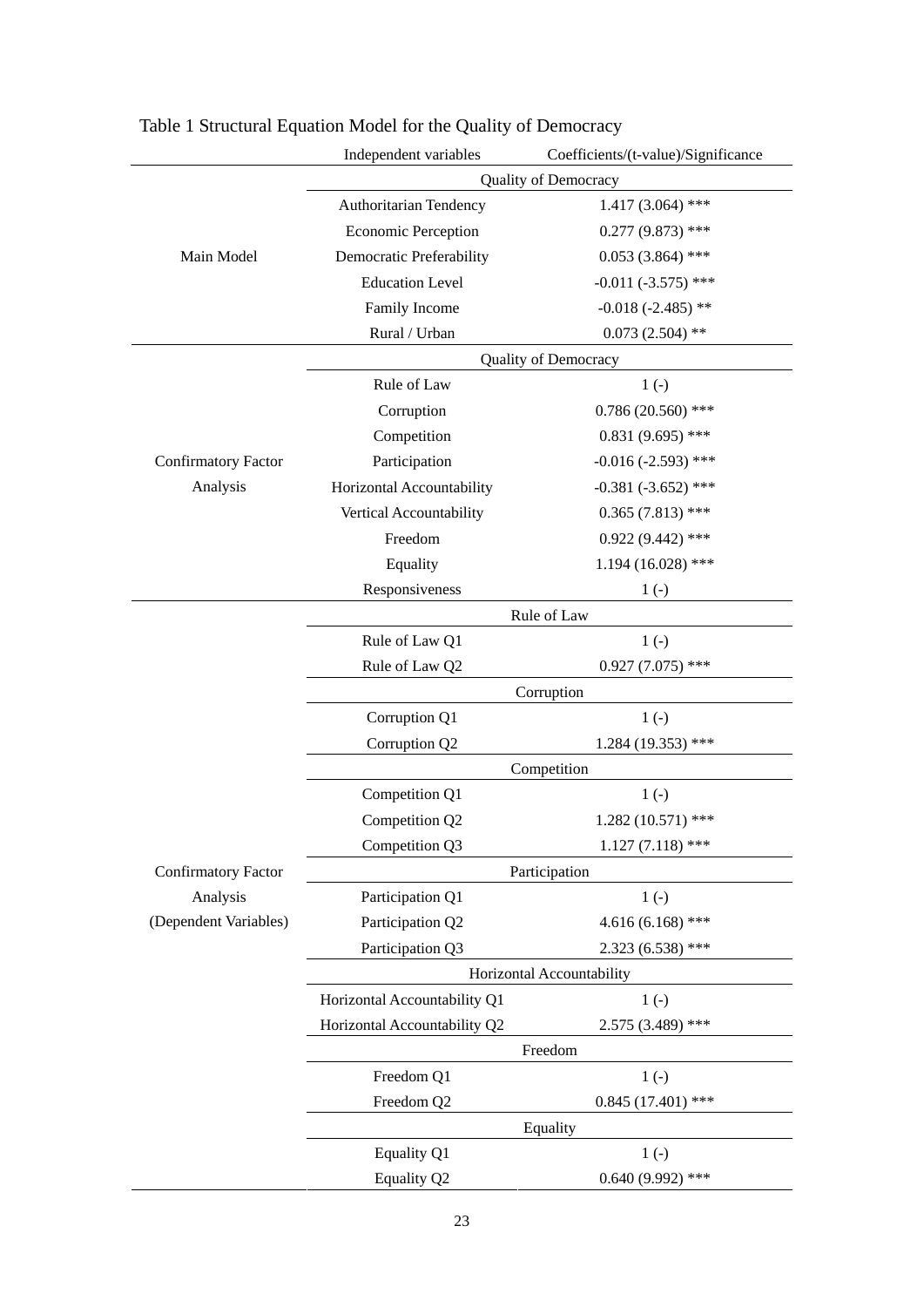# Table 1 cont.

|                            | Authoritarianism           |                     |  |
|----------------------------|----------------------------|---------------------|--|
|                            | Authoritarian Q1           | $1(-)$              |  |
|                            | Authoritarian Q2           | $3.413(2.815)$ ***  |  |
|                            | Authoritarian Q3           | $3.325(2.653)$ ***  |  |
|                            | Authoritarian Q4           | 3.469 $(2.528)$ **  |  |
|                            | Authoritarian Q5           | $3.762(2.506)$ **   |  |
|                            | Authoritarian Q6           | $3.325(2.480)$ **   |  |
| <b>Confirmatory Factor</b> | Authoritarian Q7           | $3.100(2.322)$ **   |  |
| Analysis                   | Authoritarian Q8           | $3.541(2.352)$ **   |  |
| (Independent Variables)    | Authoritarian Q9           | $2.589(2.544)$ **   |  |
|                            | <b>Economic Perception</b> |                     |  |
|                            | Economic Perception Q1     | $1(-)$              |  |
|                            | Economic Perception Q2     | $1.039(25.864)$ *** |  |
|                            | Economic Perception Q3     | $1.025(13.037)$ *** |  |
|                            | Economic Perception Q4     | $0.890(9.379)$ ***  |  |
|                            | Economic Perception Q5     | $1.103(12.993)$ *** |  |
|                            | Economic Perception Q6     | $0.962(11.208)$ *** |  |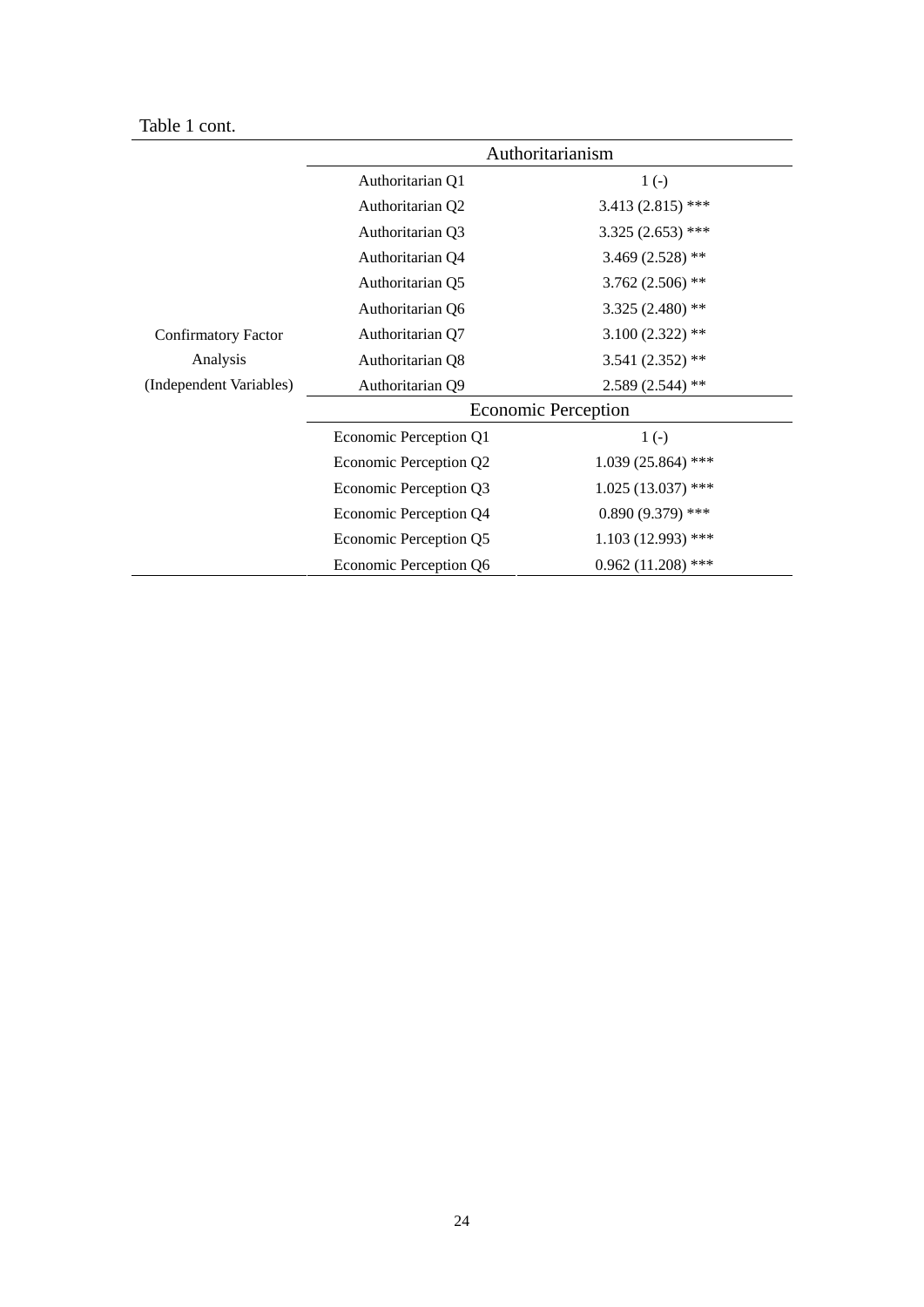#### **Reference**

- Altman, David and Pérez-Liñán, Aníbal. 2002. "Assessing the quality of democracy: Freedom, competitiveness and participation in eighteen Latin American countries." *Democratization,* 9(2), 85-100.
- Amsden, Alice H. 1989. *Asia's Next Giant: South Korea and Late Industrialization*. New York: Oxford University Press.
- Arneson, Richard J. 1993. ''Democratic rights at the national and workplace levels.'' In *The Idea of Democracy*, ed. David Copp, Jean Hampton and John E. Roemer. Cambridge: Cambridge University Press: 118–48.
- Arneson, Richard J. 2003. "Defending the Purely Instrumental Account of Democratic Legitimacy." *The Journal of Political Philosophy* 11(1):122–132.
- Baker, Bruce. 1999. "The quality of African democracy: Why and how it should be measured." *Journal of Contemporary African Studies,* 17(2), 273-286.
- Beetham, David. 2004. "Towards a universal framework for democracy assessment." *Democratization*, 11(2), 1-17.
- Bell, Daniel A. 2000. *East Meets West: Human Rights and Democracy in East Asia*. Princeton, NJ: Princeton University Press.
- Berg-Schlosser, Dirk. 2004. "The quality of democracies in Europe as measured by current indicators of democratization and good governance." *Journal of Communist Studies & Transition Politics,* 20(1), 28-55.
- Biersteker, Thomas J. 1995. "The Triumph of Liberal Economic Idea in the Developing World." In Barbara Stallings, ed. Global Change, Regional Response: The New International Context of Development, pp. 180-187. New York: Cambridge university Press.

Chu, Yun-han.1994. "The Realignment of Business-Government Relations and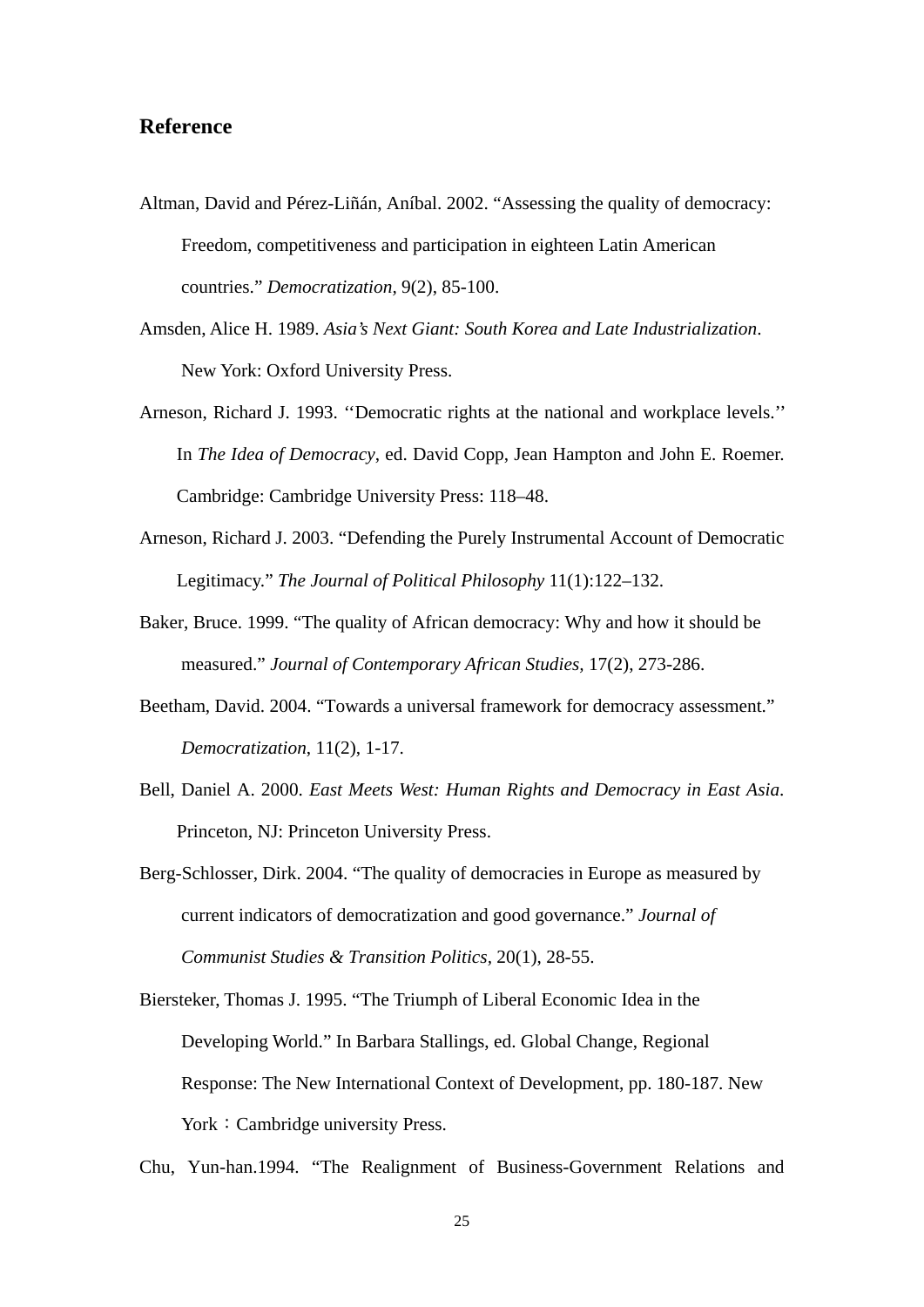Regime Transition in Taiwan." In Andrew MacIntyre, ed. *Business and Government in Industrializing Asia*, pp. 113-41. Ithaca: Cornell University Press.

- Chu, Yun-han.2002. "[Re-engineering the Developmental State in an Age of](http://www.chineseupress.com/promotion/China%20Review/pdf_files/2-1(Chu).pdf)  [Globalization: Taiwan in Defiance of Neo-liberalism](http://www.chineseupress.com/promotion/China%20Review/pdf_files/2-1(Chu).pdf)." *The China Review*, 2(1): 29-59.
- Chu, Yun-han, 2003. "The Challenge of Economic Development for East Asia in the 21st Century". In Atul Kohli, Chung-in Moon and George Sørensen, eds. *States, Markets and Just Growth*, New York: United Nation University Press.
- Croissant, Aurel. 2004. "From transition to defective democracy: Mapping Asian democratization." *Democratization,* 11(5), 156-178.
- Cullell, Jorge Vargas. 2004. "Democracy and the quality of democracy: Empirical findings and methodological and theoretical drawn from the citizen audit of the quality of democracy in Costa Rica." In G. O'Donnell, J. V. Cullell & O. M. Iazzetta (Eds.), *The quality of democracy* (pp. 93-162). Notre Dame, Indiana: University of Notre Dame Press.
- Dalton, Russell J. and Nhu-Ngoc T. Ong. 2005. "Authority Orientation and Democratic Attitudes: A Test of the 'Asian Values' Hypothesis." *Japanese Journal of Political Science*, 6(2): 1-21.
- Diamond, Larry. 1999. *Developing democracy: Toward consolidation*: Baltimore, MD: Johns Hopkins University Press.
- Diamond, Larry and Morlino, Leonardo. 2004. "The quality of democracy."CDDRL Working Paper .http://cddrl.stanford.edu/publications/20729/.
- Doner, Richard et al. 2005. "Systemic Vulnerability and the Origins of Developmental States: Northeast and Southeast Asia in Comparative Perspective." *International Organization*, 59(2): 327-361.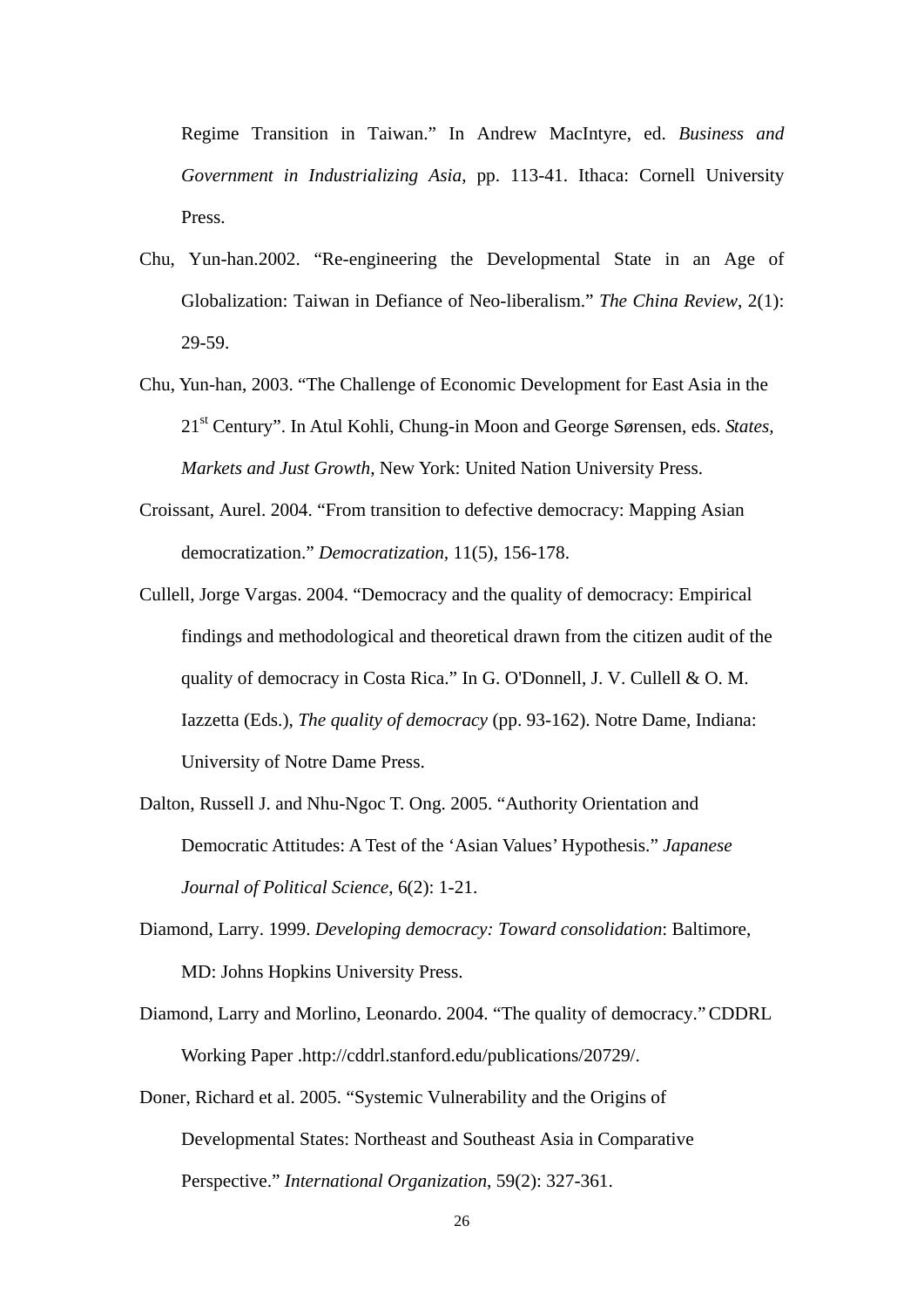Easton, David. 1965. *A Systems Analysis of Political Life*. New York: Wiley.

- Easton, David. 1975. "A Re-Assessment of the Concept of Political Support." *British Journal of Political Science*, 5(4): 435-437.
- Eckstein, Harry, Frederic J. Fleron Jr., Erik P. Hoffmann and Willian M. Reisinger. 1998. *Can Democracy Take Root in Post-Soviet Russia: The Explorations in State Society Relation*. New York: Rowman & Littlefield.
- Evans, Peter B. 1995. *Embedded Autonomy: States and Industrial Transformation*. Princeton: Princeton University Press.
- Evans, Geoffrey and Stephen Whitefield. 1995. "The Politics and Economics of Democratic Commitment: Support for Democracy in Transition Societies." *British Journal of Political Science*, 25(4): 485-514.
- Foweraker, Joe and Krznaric, Roman. 2000. "Measuring liberal democratic performance: An empirical and conceptual critique." *Political Studies, 48*(4), 759-787.
- Foweraker, Joe and Krznaric, Roman. 2001. "How to construct a database of liberal democratic performance." *Democratization,* 8(3), 1-25.
- Foweraker, Joe and Krznaric, Roman. 2003. "Differentiating the democratic performance of the west." *European Journal of Political Research,* 42(3), 313-340.
- Hagopian, Frances. 2005. "Government Performance, Political Representation, and Public Perceptions of Contemporary Democracy in Latin America." In Frances Hagopian and Scott P. Mainwaring(eds.), *The Third Wave of Democratization in Latin America: Advances and Setbacks*, pp. 319-362. Cambridge: Cambridge University Press.
- Hartlyn, Jonathan. 1999. "Contemporary Latin America, Democracy and Consolidation: Unexpected Patterns, Shifting Concepts, Multiple Tasks." Paper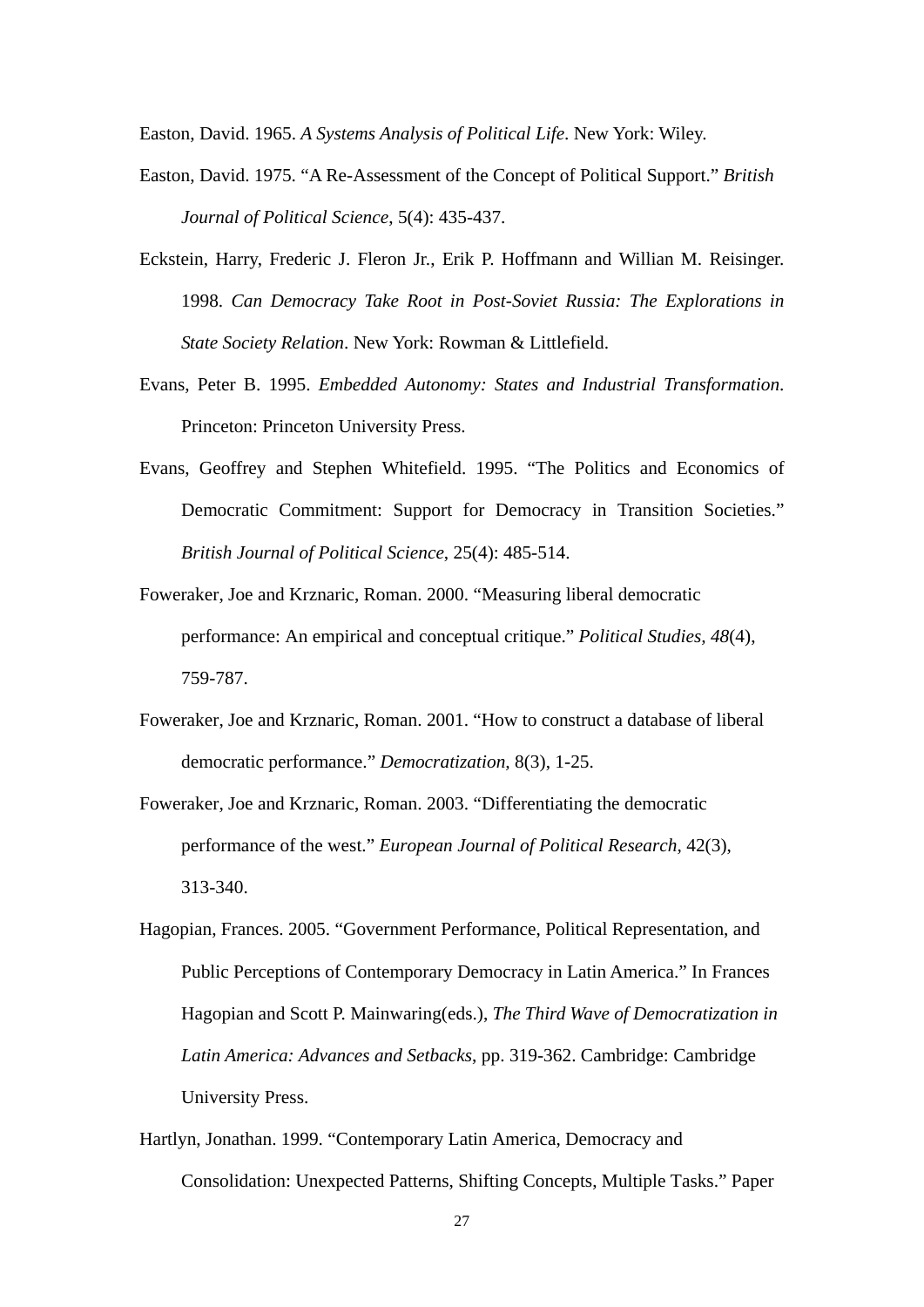Presented at the 1999 Annual Meeting of the *American Political Science Association*, Atlanta.

- Hirschman, Albert. 1958. *The Strategy of Economic Development.* New Haven, Conn.: Yale University Press.
- Inglehart, Ronald. 1990. *Culture Shift: In Advanced Industrial Society*. Princeton: Princeton University Press.
- Johnson, Chalmers.1982. *MITI and the Japanese Miracle: The Growth of Industrial Policy*, *1925-1975*. Stanford: Stanford University Press.
- Johnson, Chalmers . 1987. "Political Institutions and Economic Performance: The Government-Business Relationship in Japan, South Korea and Taiwan." In Fred Deyo, ed. *The Political Economy of the New Asian Industrialism*, pp. 136-64. Ithaca, N.Y.: Cornell University Press.
- Johnson, Chalmers. 1999. "The Developmental State: Odyssey of a concept." In Meredith Woo-Cumings, ed. *The Developmental State*, pp. 32-60. Ithaca: Cornell University Press.
- Kang, David. 2002. *Crony Capitalism: Corruption and Development in South Korea and the Philippines*. New York: Cambridge University Press.

Karatnycky, Adrian. 2005. *Freedom in the world 2005*: Freedom House.

- Kaufmann, Daniel.and Kraay, Aart and Mastruzzi, Massimo. 2005. *Governance matters IV: Governance indicators for 1996-2004*: World Bank.
- Lijphart, Arend P. 1999. *Patterns of democracy. Government forms and performance in thirty-six countries*.
- Lipset, Seymour M. 1994. "The Social Requisition of Democracy Revisited." *American Political Science Review*, 59(1): 1-22.
- Maravall, José María and Przeworski, Adam. 2003. *DEMOCRACY AND THE RULE OF LAW*. Cambridge: Cambridge University Press.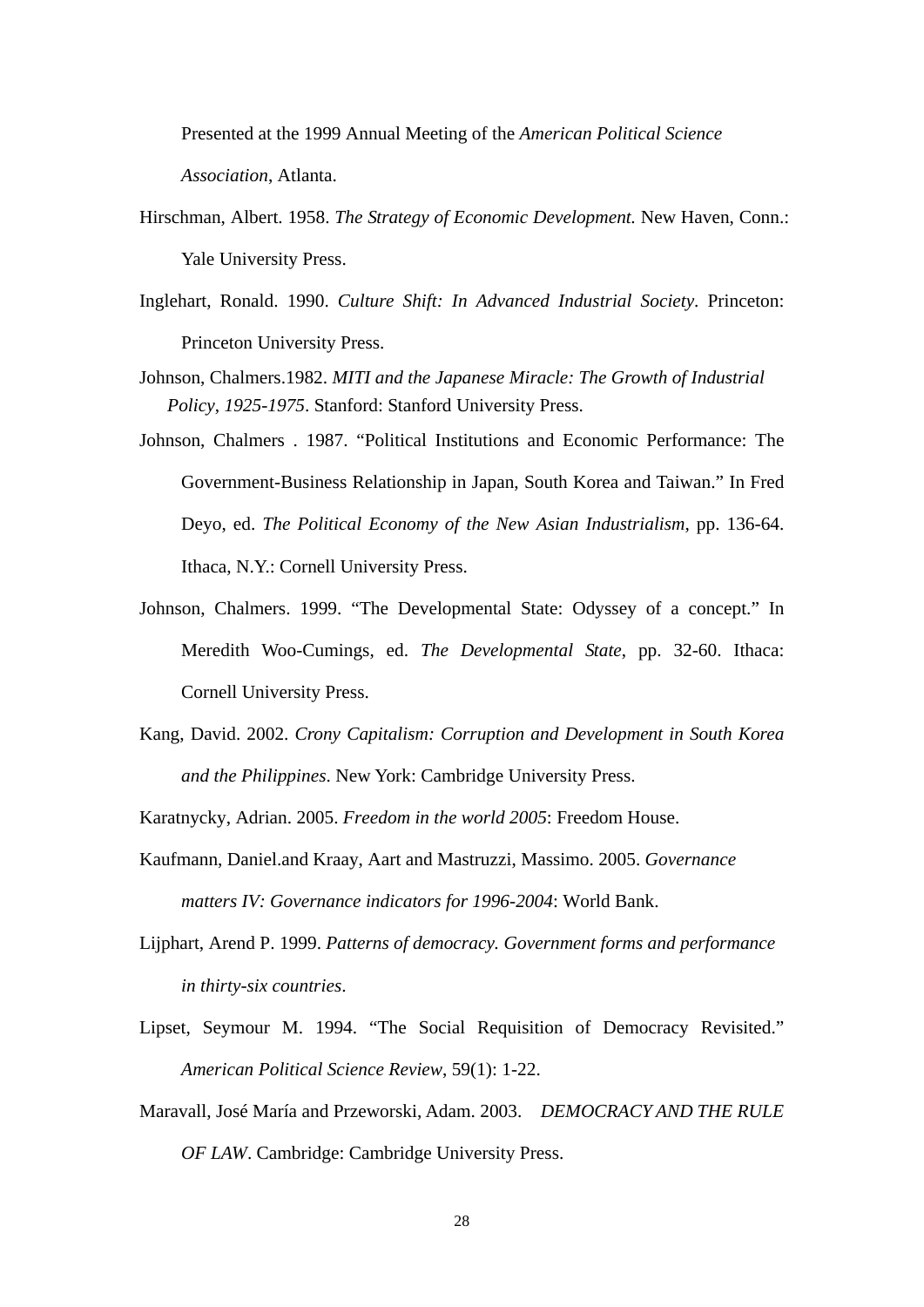- Méndez, Juan E., O'Donnell, Guollermo and Pinheiro, Paulo Sérgio. 1999. *The (Un)Rule of Law and the Underprivileged in Latin America.* Notre Dame, Indiana: University of Notre Dame Press.
- Merkel, Wolfgang. 2004. "Embedded and defective democracies." *Democratization,*  11(5), 33-58.

Morlino, Leonardo. 2004. "What is good democracy?" *Democratization,* 11(5), 10-32.

- Morlino, Leonardo and Jose R. Montero. 1995. "Legitimacy and Democracy in Southern Europe." In Gunther, Richard, P. Nikiforos Diamandouros and Hans-Jurgen Puhle(eds.), *The Politics of Democratic Consolidation: Southern Europe in Comparative Perspective*, pp. 23-260. Baltimore: The Johns Hopkins University Press.
- Munck, Gerardo L. and Verkuilen, Jay. 2002. "Conceptualizing and measuring democracy." *Comparative Political Studies,* 35(1), 5-34.
- Norris, Pippa. 1999. "Introduction: The Growth of Critical Citizens." In Pippa Norris(ed.), *Critical Citizens: Global Support for Democratic Government,* pp. 1-30. New York: Oxford University Press.
- O'Donnell, Guillermo. 2004. "Human development, human rights, and democracy." In G. O'Donnell, J. V. Cullell & O. M. Iazzetta (Eds.), *The quality of democracy* (pp. 9-92). Notre Dame, Indiana: University of Notre Dame Press.
- Onis, Ziya. 1991. "The Logic of the Developmental State." *Comparative Politics*, 24(1): 109-26.
- Pempel, T. J.1990. *Uncommon Democracies: The One Party Dominant Regimes: The One-Party Dominant Regimes*. Ithaca: Cornell University Press.
- Pharr, Susan J. Robert D. Putnam, and Russell J. Dalton. 2000. "A Quarter-Century of Decline Confidence." *Journal of Democracy*, 11(2): 5-25.

Putnam, Robert D. 1993. *Making democracy work: Civic traditions in modern Italy*.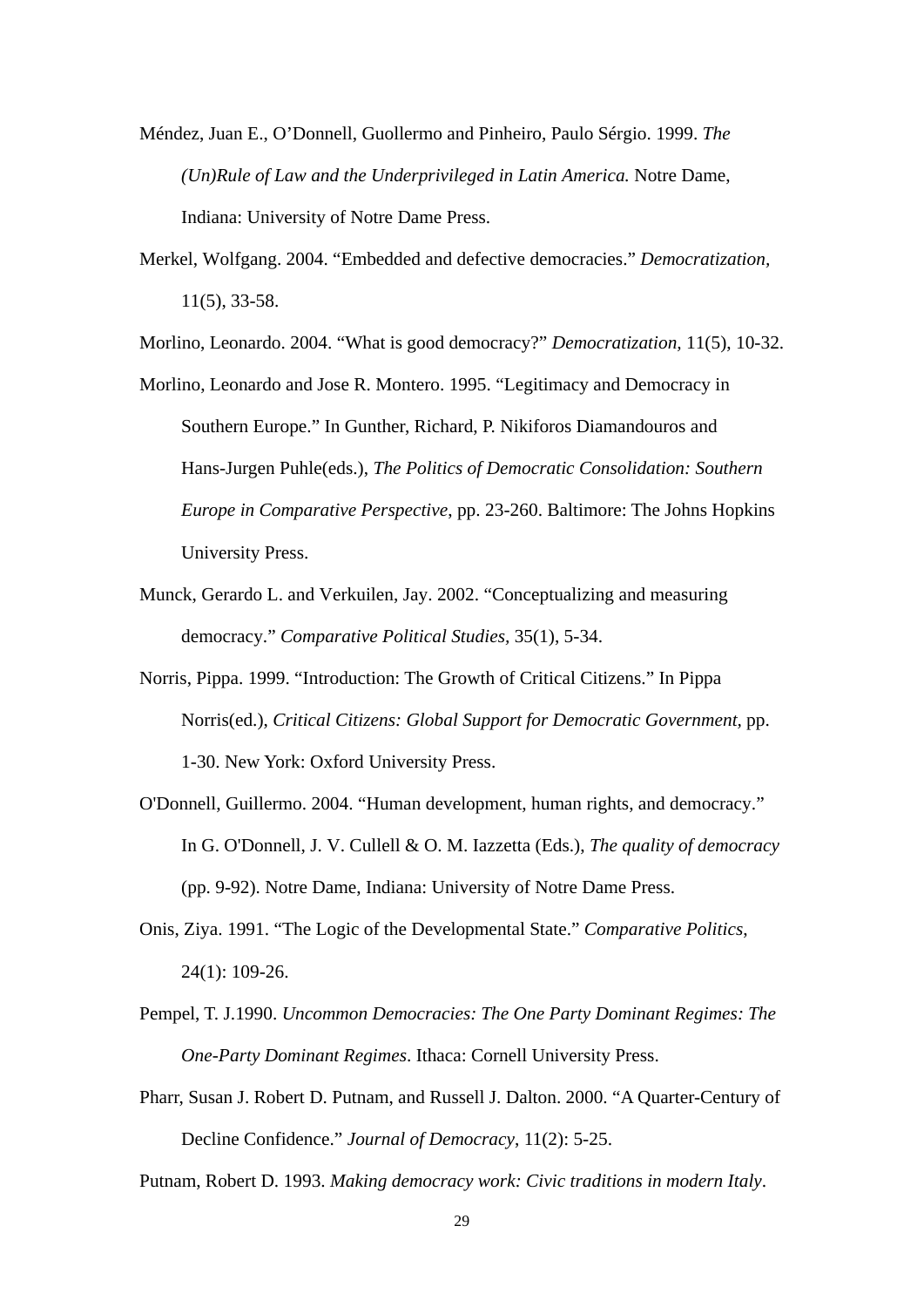In (pp. 121-162): Princeton, NJ: Princeton University Press.

- Rose, Richard and Doh Chull Shin. 2001. "Democratization Backwards: The Problem of Third-Wave Democratization." *British Journal of Political Science*, 31: 331-354.
- Schedler, Andreas. 1999. "Conceptualizing Accountability." In Andreas Schedler, Larry Diamond and Marc F. Plattner (Eds.), *The self-restraining state* (pp. 13-28).Lynne Rienner Publishers, Inc .
- Schneider, Ben Ross. "The Desarrollista State in Brazil and Mexico." In Meredith Woo-Cumings, ed., *The Developmental State*. Ithaca: Cornell University Press, 1999.
- Shin, Doh Chull and Chu, Yun-han. 2004. "The quality of democracy in South Korea and Taiwan: Subjective assessment from the perspective of ordinary citizens," *2004 Annual Meeting of American Political Science Association*. Chicago.
- Wade, Robert. 1990; 2003. *Governing the Market: Economic Theory and the Role of Government in East Asian Industrilization.*. Princeton: Princeton University Press.
- Weiss, Linda, and J. Hobson. 1995. *State and Economic in Transition*. Cambridge: Polity.
- Whitefield, Stephen and Geoffrey Evans. 1999. "Political Culture versus Rational Choice: Explaining Responses to Transition in the Czech Republic and Slovakia." *British Journal of Political Science*, 29(1): 129-154.
- Wong, Joseph. 2004a. "The Adaptive Developmental State in East Asia." *Journal of East Asian Studies*, 4(3): 345-362.
- Wong, Joseph.2004b. "From Learning to Creating: Biotechnology and the Postindustrial Developmental State in Korea". *Journal of East Asian Studies*, 4(3): pp.491-517.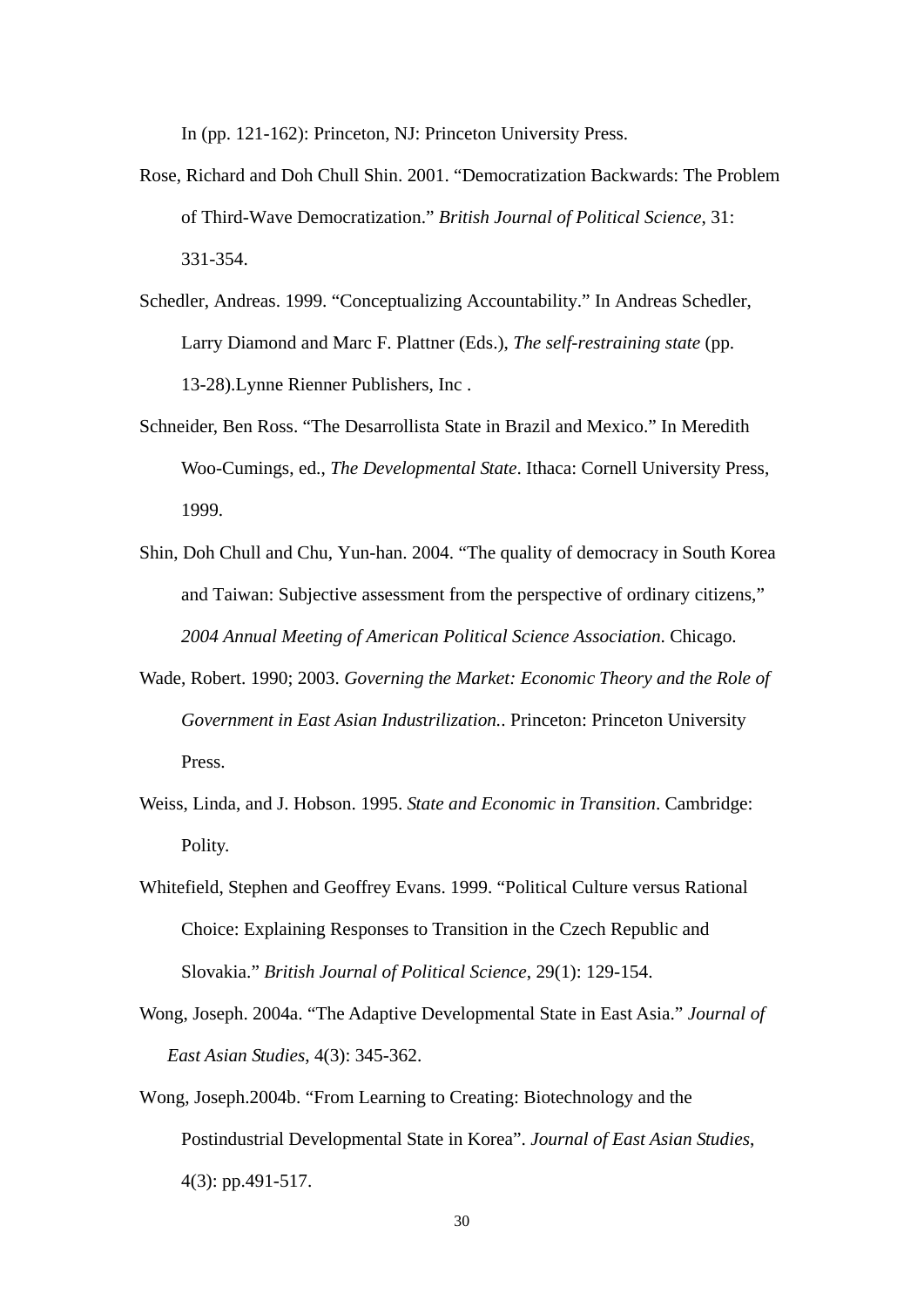Woo-Cumings, Meredith. 1999. "Introduction: Chalmers Johnson and the Politics of Nationalism and Development." In Meredith Woo-Cumings, ed. *The Developmental State*. Ithaca: Cornell University Press, pp. 1-31.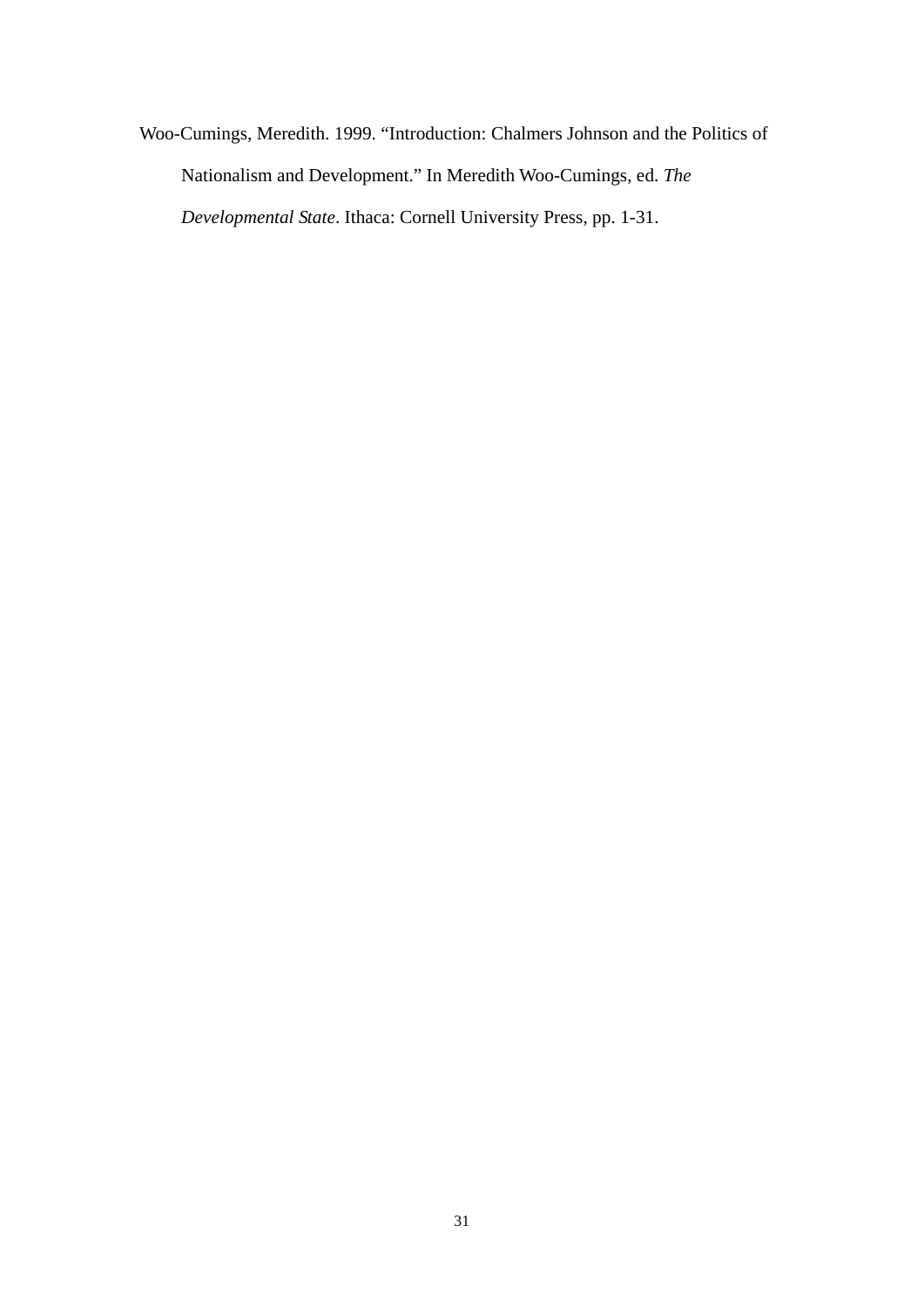# **Appendix**

# **1. Rule of Law:**

Q1. Our current courts always punish the guilty even if they are high-ranking officials.

- (1) Strongly Disagree
- (2) Somewhat Disagree
- (3) Somewhat Agree
- (4) Strongly Agree
- Q2. How often do national government officials abide by the law?
	- (1) Rarely
	- (2) Sometimes
	- (3) Most of the time
	- (4) Always

# **2. Corruption:**

Q1. How widespread do you think corruption and bribe-taking are in your

local/municipal government?

- (1) Hardly anyone is involved
- (2) Not a lot of officials are corrupt
- (3) Most officials are corrupt
- (4) Almost everyone is corrupt
- Q2. In your opinion, is the government working to crackdown corruption and root out bribes?
	- (1) It is doing its best
	- (2) It is doing something
	- (3) It is not doing much
	- (4) Doing nothing

# **3. Competition**

Q1. Political parties or candidates in our country have equal access to the mass media during the election period.

- (1) Strongly Disagree
- (2) Somewhat Disagree
- (3) Somewhat Agree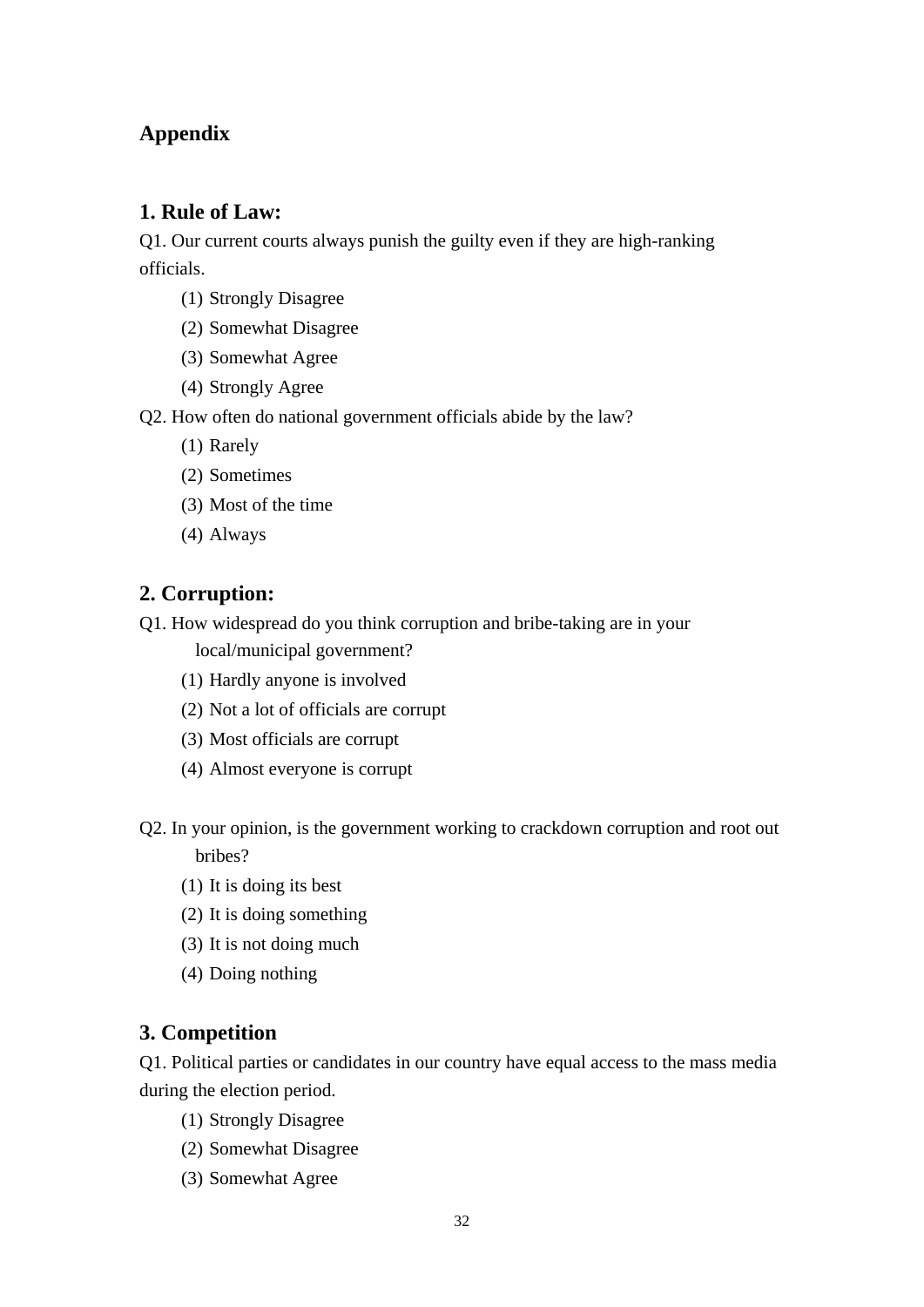(4) Strongly Agree

Q2. How often do your think our elections offer the voters a real choice between different parties/candidates.

- (1) Rarely
- (2) Sometimes
- (3) Most of the time
- (4) Always

Q3. On the whole, how would you rate the freeness and fairness of the last national election, held in [year]. Was it: (NEW)

- (1) Not free or fair
- (2) Free and fair, with major problems
- (3) Free and fair, but with minor problems
- (4) Completely free and fair

## **4. Participation**

Q1. In talking to people about elections, we often find that a lot of people were not able to vote because they were away from home, they were sick or they just didn't have time. How about you? Did you vote in the election [the most recent national election, parliamentary or presidential] held in [year]?

- (1) No
- (2) Yes

Q2. Thinking about the national election in [year], did you attend a campaign meeting or rally?

- (1) No
- (2) Yes

Q3. Thinking about the national election in [year], did you try to persuade others to vote for a certain candidate or party?

- (1) No
- (2) Yes

# **5. Vertical Accountability**

Q1. People have the power to change a government they don't like.

- (1) Strongly Disagree
- (2) Somewhat Disagree
- (3) Somewhat Agree
- (4) Strongly Agree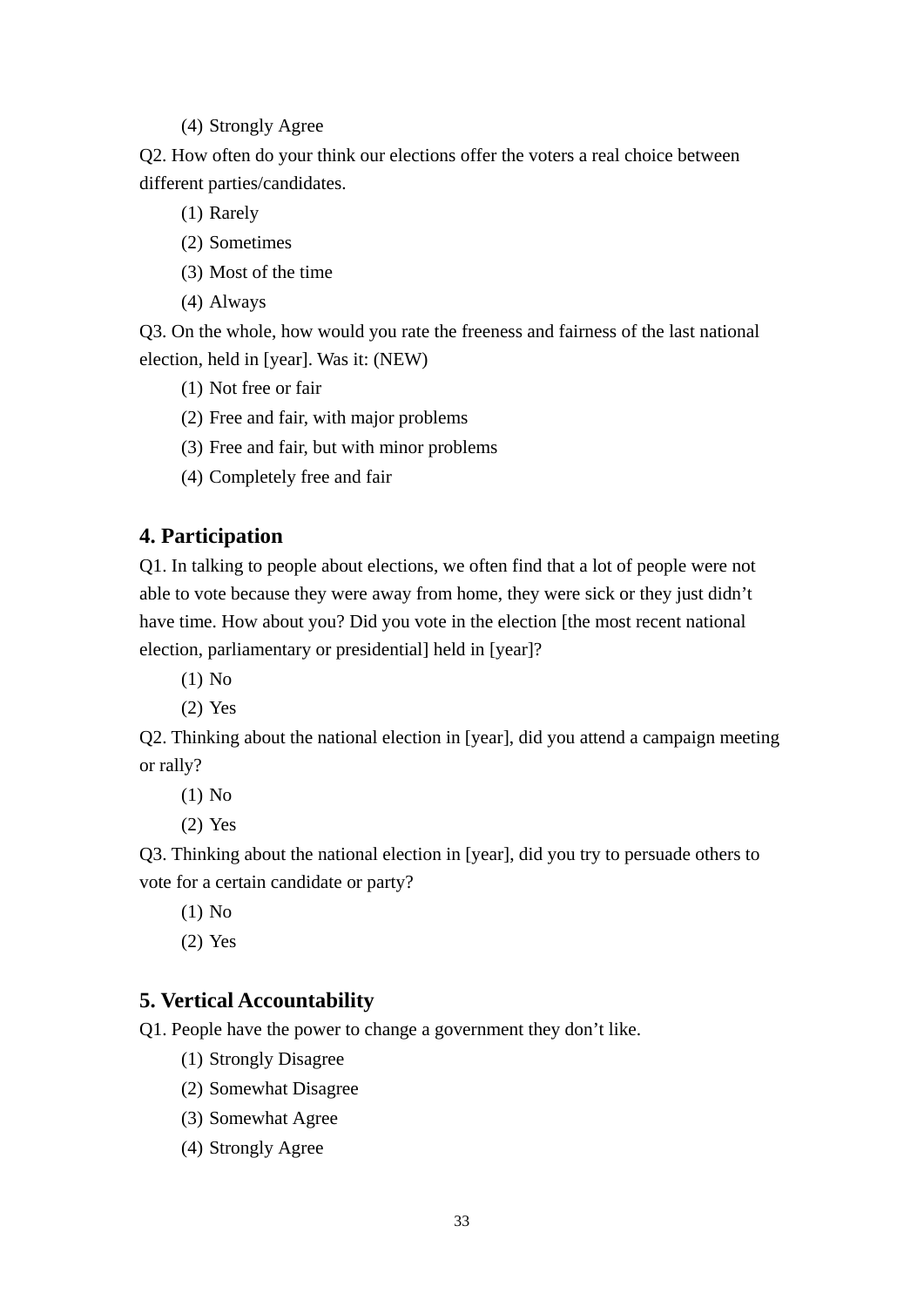## **6. Freedom**

- Q1. People are free to speak what they think without fear.
	- (1) Strongly Disagree
	- (2) Somewhat Disagree
	- (3) Somewhat Agree
	- (4) Strongly Agree
- Q2. People are free to speak what they think without fear.
	- (1) Strongly Disagree
	- (2) Somewhat Disagree
	- (3) Somewhat Agree
	- (4) Strongly Agree

## **7. Equality**

Q1. Everyone is treated equally by the government.

- (1) Strongly Disagree
- (2) Somewhat Disagree
- (3) Somewhat Agree
- (4) Strongly Agree
- Q2. People have basic necessities like food, clothes, and shelter.
	- (1) Strongly Disagree
	- (2) Somewhat Disagree
	- (3) Somewhat Agree
	- (4) Strongly Agree

#### **8. Responsiveness**

- Q1. How well do you think the government responds to what people want?
	- (1) Not responsive at all
	- (2) Not very responsive
	- (3) Largely responsive
	- (4) Very responsive

#### 9. **Authoritarian Tendency**

- Q1. People with little or no education should have as much say in politics as highly-educated people.
- Q2. Government leaders are like the head of a family; we should all follow their decisions.
- Q3. The government should decide whether certain ideas should be allowed to be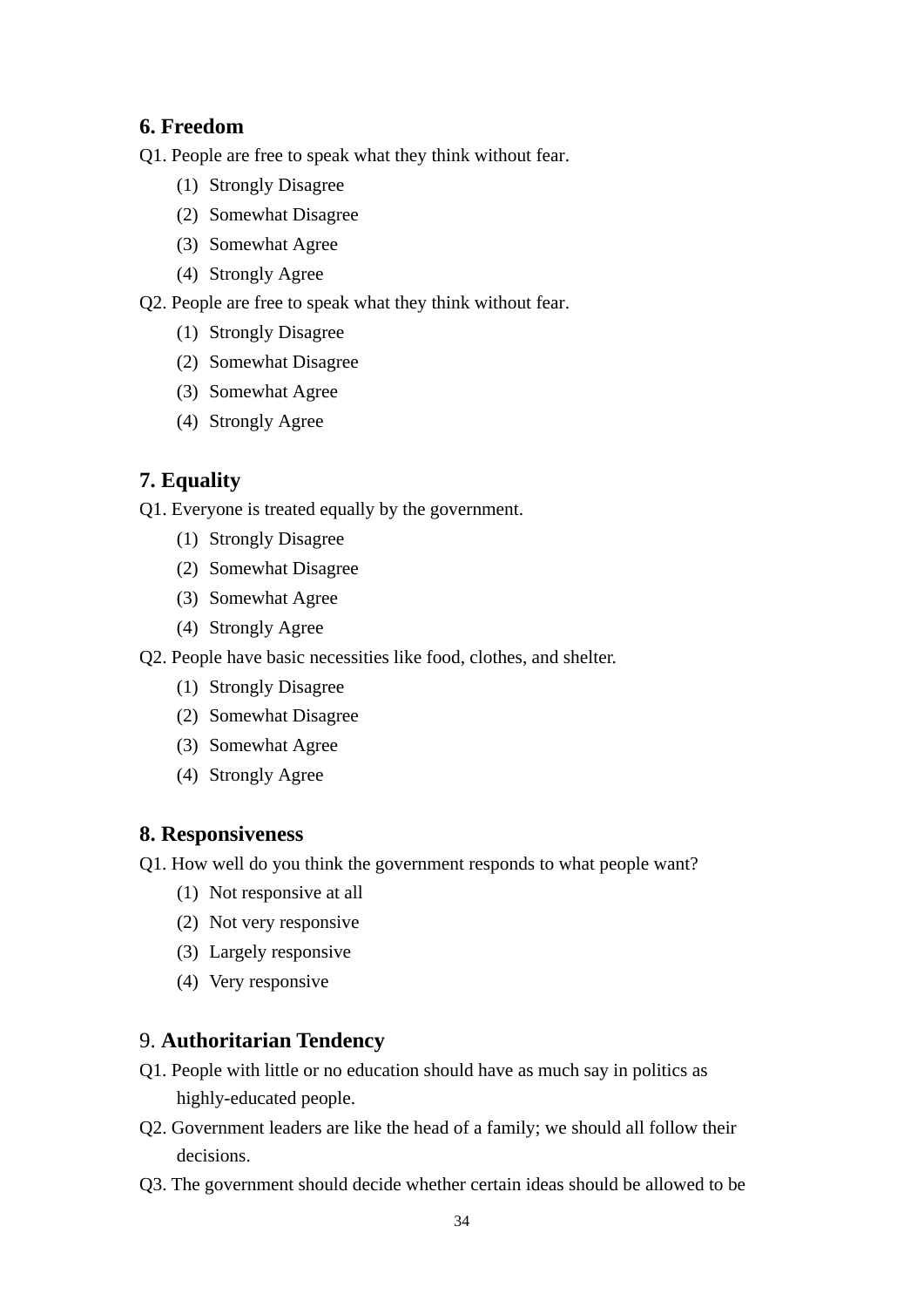discussed in society.

- Q4. Harmony of the community will be disrupted if people organize lots of groups.
- Q5. When judges decide important cases, they should accept the view of the executive branch.
- Q6. If the government is constantly checked [i.e. monitored and supervised] by the legislature, it cannot possibly accomplish great things.
- Q7. If we have political leaders who are morally upright, we can let them decide everything.
- Q8. If people have too many different ways of thinking, society will be chaotic.
- Q9. When the country is facing a difficult situation, it is ok for the government to disregard the law in order to deal with the situation.
	- (1) Strongly Disagree
	- (2) Somewhat Disagree
	- (3) Somewhat Agree
	- (4) Strongly Agree

## **10. Economic Perception**

Q1. How would you rate the overall economic condition of our country today? Is it…

- (1) Vary bad
- (2) Bad
- (3) Good
- (4) Very Good
- Q2. How would you describe the change in the economic condition of our country over the last few years? Is it …
	- (1) Much worse
	- (2) Worse
	- (3) Better
	- (4) Much Better

Q3. What do you think will be the state of our country's economic condition a few years from now? Will it be …

- (1) Much worse
- (2) Worse
- (3) Better
- (4) Much Better

Q4. As for your own family, how do you rate your economic situation today? Is it..

- (1) Vary bad
- (2) Bad